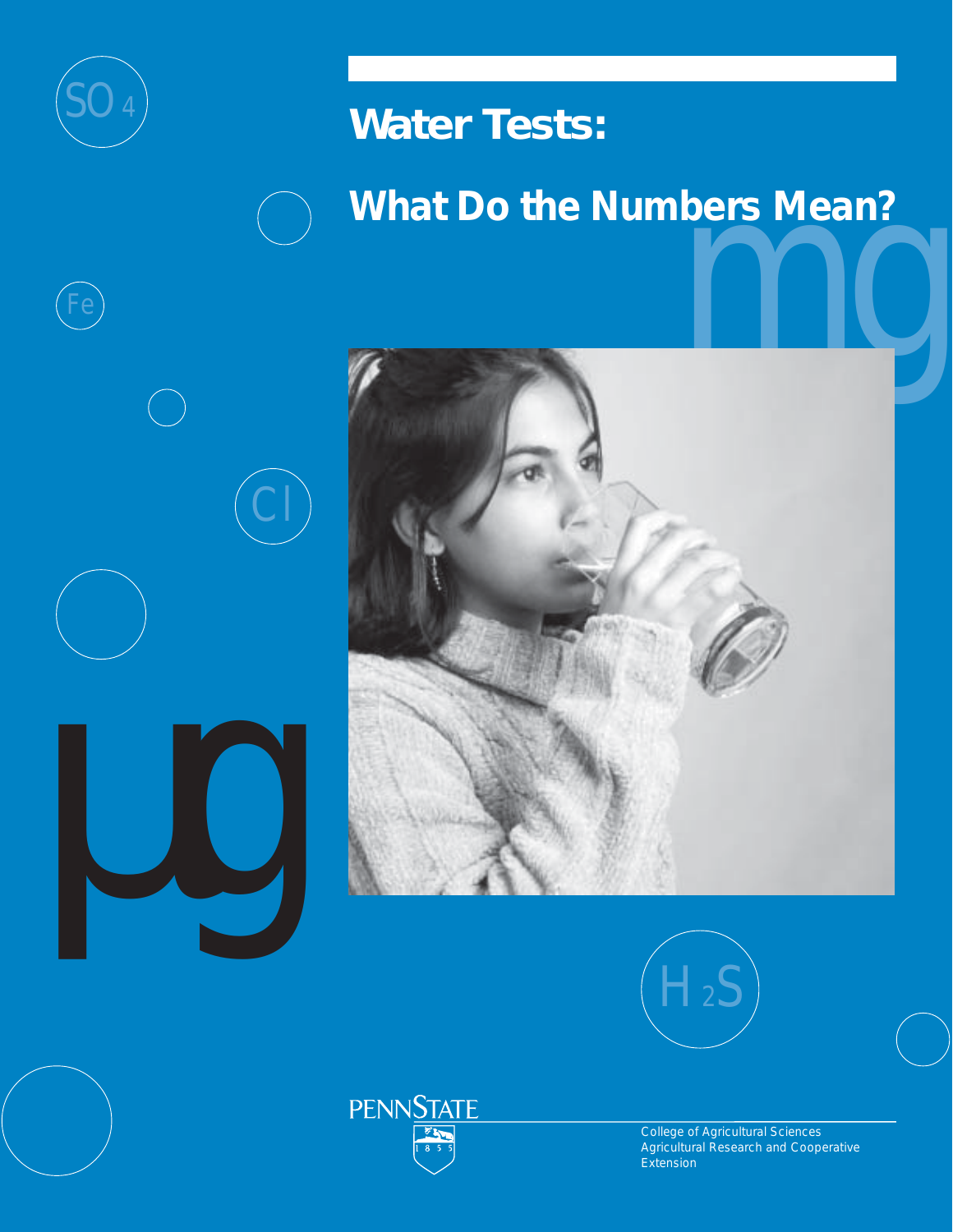# **Table of Contents**

- **About This Publication**
- **Why Test Your Water?**
- **Use a Certified Laboratory**
- **A Typical Water Test Report**
- **The Components of a Typical Water Test Report**
- **What Are Drinking Water Standards?**
- **Understanding Units**
- **Descriptions of Common Pollutants (by Category)**
- **Microbial Pollutants**
- Coliform Bacteria
- Fecal Coliform Bacteria
- Fecal Streptococcus Bacteria
- *E. Coli*
- Standard Plate Count (Heterotrophic Plate Count)
- Iron Bacteria
- *Giardia* and *Cryptosporidium*
- **Inorganic Chemicals**
- Alkalinity
- Arsenic (As)
- Barium (Ba)
- Chloride (Cl)
- Copper (Cu)
- Corrosivity
- Hardness
- 11 Hydrogen Sulfide  $(H<sub>2</sub>S)$
- Iron (Fe)
- Lead (Pb)
- Manganese (Mn)
- 12 Nitrate  $(NO_3)$
- pH
- 12 Sulfate  $(SO_4)$
- Total Dissolved Solids (TDS)
- Turbidity
- **Organic Chemicals**
- **Volatile Organic Chemicals (VOCs)**
- Benzene
- Carbon Tetrachloride
- Chloroform
- MTBE (Methyl Tert-Butyl Ether)
- Tetrachloroethylene (PCE) and Trichloroethylene (TCE)
- Xylenes

# **Nonvolatile or Synthetic Organic Chemicals (SOCs)**

- Atrazine
- 2,4-Dichlorophenoxyacetic Acid (2,4-D)
- Chlorpyrifos
- Glyphosate
- Metolachlor
- Simazine
- **Other Synthetic Organic Chemicals**
- Dioxin (2,3,7,8-TCDD)
- Polychlorinated Biphenyls (PCBs)
- **Radiological Pollutants**
- Radon
- **Need More Information?**
- **What's Your Next Step?**
- **APPENDIX I—DRINKING WATER STANDARDS**
- **APPENDIX II—GLOSSARY OF COMMON TERMS AND ABBREVIATIONS**
- **Quick Reference Table to Common Pollutants in Pennsylvania**
- **Important Information About Your Water Source**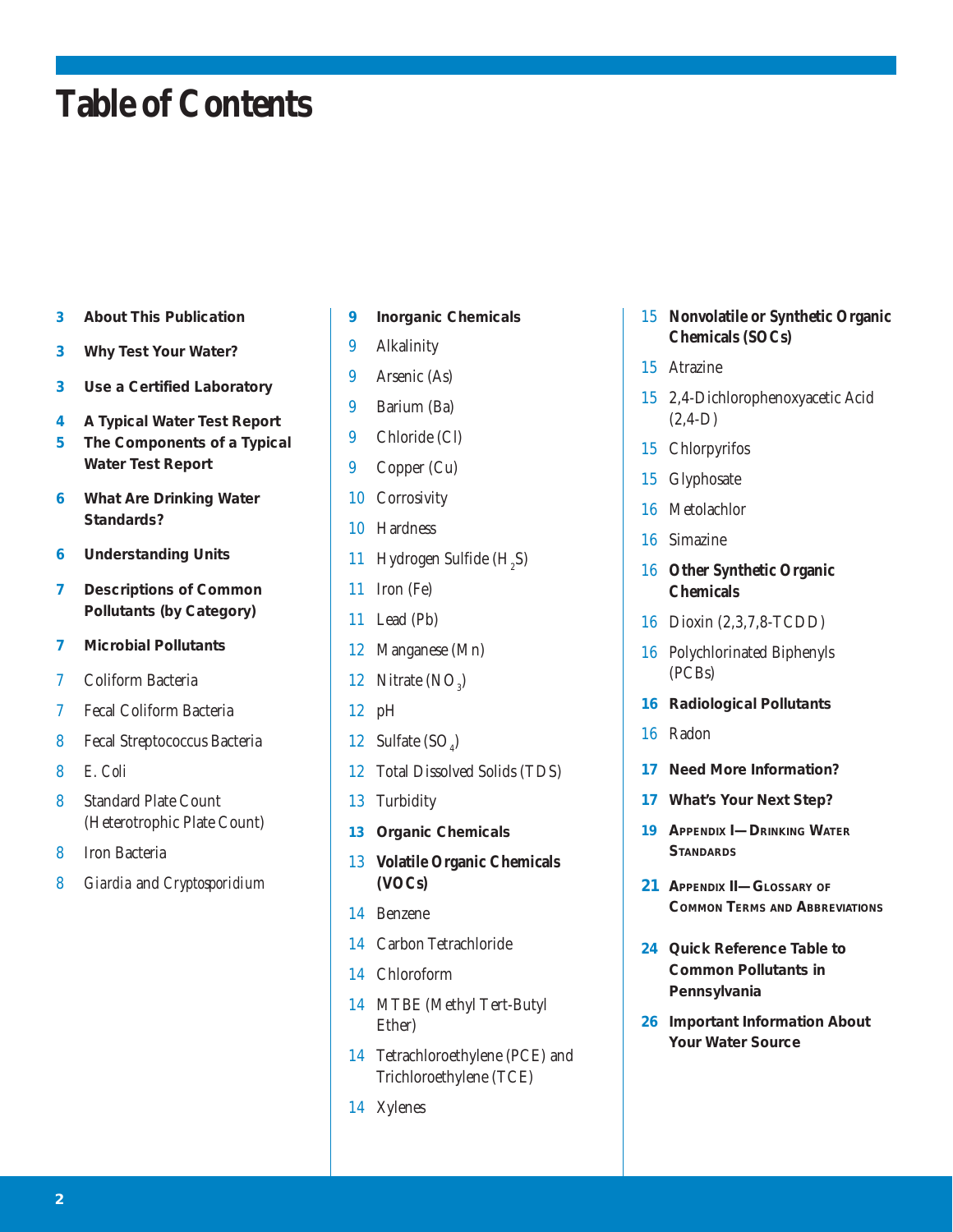### **About This Publication**

Congratulations! If you are interested in this publication, you must have had your water tested. That's a big step toward ensuring that your water supply is safe to drink. But are you able to understand and interpret what your water test report really means? Water test reports sometimes seem as though they are written in another language. That's where this publication fits in—it will help you translate your water test report into more understandable terms.

If water tests are completely new to you, you might want to read the first few pages, which give a description of a sample water test report and provide specific explanations of drinking water standards and measurement units. If you're more experienced with water tests, you might want to go straight to the detailed discussions of 40 common water quality problems in Pennsylvania or consult the quick reference guide that summarizes these 40 contaminants in one table. References to more detailed written and Web-based publications can be found in many of the topics and near the end of the publication. You can even get some tips on what to do if your water test report indicates a water quality problem. In the Appendices, you'll find a detailed listing of up-todate drinking water standards and a glossary that defines some of those confusing water quality terms. Finally, you can use the last two pages to compile a record of information essential to the operation of your water supply. The pocket provided inside the back cover is a handy place to store water test reports and other important information (well logs, treatment equipment manuals, etc.).

That water test report may look confusing, but with a little help you can make sense out of it in no time! If you're ready, let's start learning about your report and what it tells you about the safety of your drinking water.

### **Why Test Your Water?**

If you've had your water tested, you probably did so to find out if it is safe to use as a drinking water supply. Even if your water tastes, smells, and looks fine, water testing is necessary because many contaminants have no obvious odors or tastes. In other cases, where a water quality problem is obvious, testing can determine the exact concentration of the pollutant to assist in determining the best solution to the problem.

Water testing is especially necessary if your house is served by a private water system, because many of these systems have water quality problems. Private water systems include drilled wells, dug wells, springs, or cisterns that serve an individual home. There are no regulations or laws that require water testing, system maintenance, or water treatment on these water supplies. Rather, owners must voluntarily arrange for water testing and must voluntarily correct any problems to provide safe drinking water. Regardless of whether your water supply is private or public, the information in this publication will help you interpret water test results.

If you live in a community that is served by a public water supply (i.e., one source of water for multiple customers), then the water company already does water testing for you. Public water suppliers are required by law to routinely test their water and treat it to meet water quality standards. They are also required to issue water test reports to their customers on a regular basis. This publication may be helpful in interpreting these reports also.

Although drinking water standards are applicable to all types of water supplies, they are not legally binding for private water supplies. It is recommended, however, that private water supply owners maintain their water quality to the same standards required by law for public water supplies.

### **Use a Certified Laboratory**

Always have your water tested by a certified water testing laboratory. The Pennsylvania Department of Environmental Protection (DEP) certifies water testing laboratories in Pennsylvania to ensure they are using analytical procedures designed to give accurate test results. Be sure to ask if the lab is certified every time you have your water tested. Laboratories are re-evaluated periodically, and their certification status may change. You can obtain a list of certified labs from your local Penn State Cooperative Extension Office or from your local DEP office. Also, your local DEP office can arrange for bacteria testing through their state laboratory.

Be cautious of water test results from uncertified labs. In addition, be cautious of water test results from salespeople and others who say they have their own laboratories or who try to test water at your residence. Always have these tests confirmed by a certified laboratory and, if possible, interpreted by a knowledgeable and neutral third party before taking corrective action.

Once you have received your water test report from the laboratory, you're ready to interpret exactly what it means. The example water test report on the next page will get you started by familiarizing you with the information presented in the report.

### **For More Information on Having Your Water Tested**

Testing your water is like a trip to the doctor. If you have no idea what is wrong, the doctor will have to run every known test to pin down the problem, and the cost could be enormous. Fact sheet #F-104, *Water Testing*, is available from your local extension office to help you determine which water tests are most appropriate for your water supply.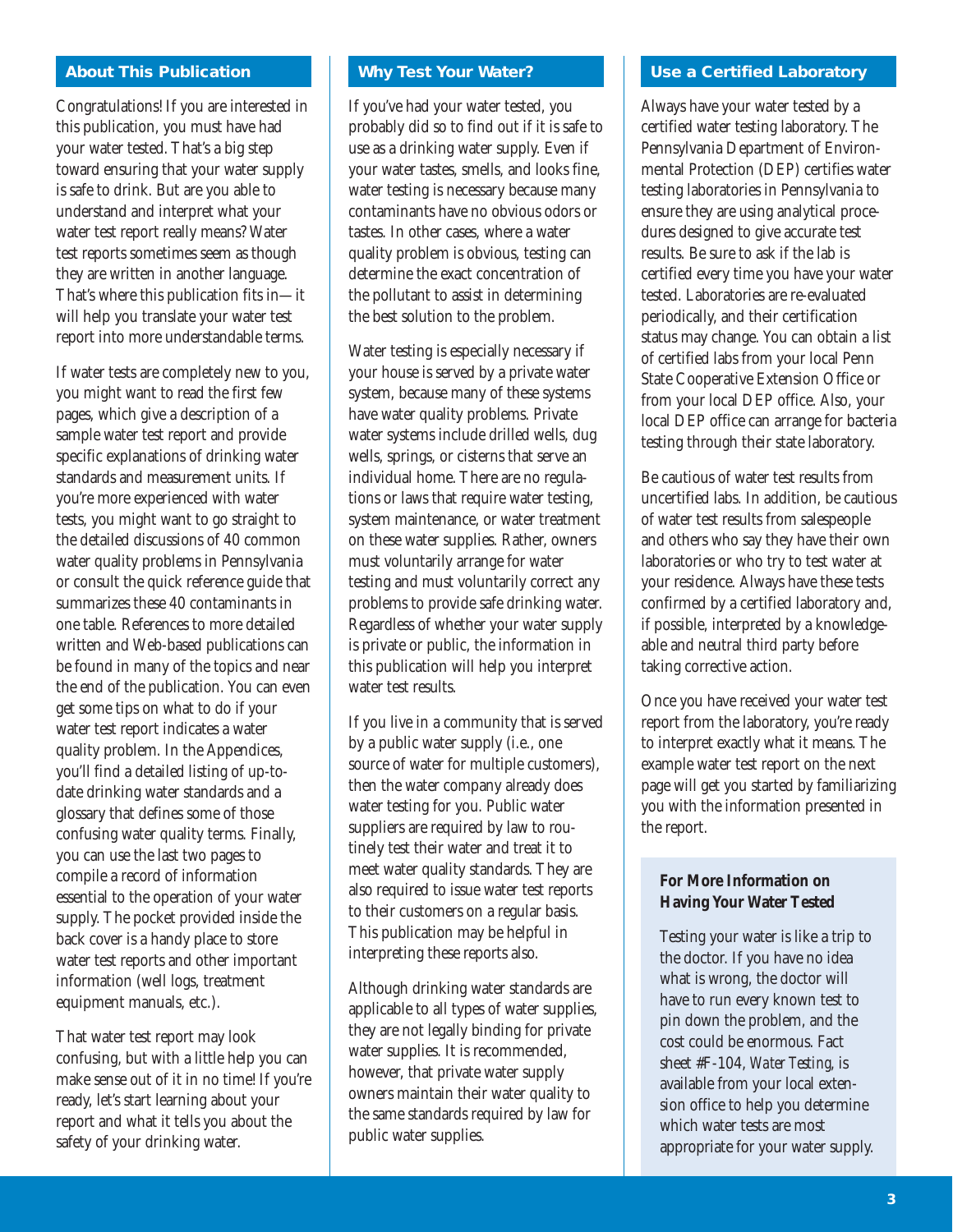# **A Typical Water Test Report**

### **Water Analysis Report**

| Client: John Doe     | Sample Number:                             | 1000034                   |
|----------------------|--------------------------------------------|---------------------------|
| 12 University Street | Sample Description:                        | Well water at kitchen tap |
| Anytown, PA 10000    | Sampled By:                                | Client                    |
|                      | Date/Time Sampled:                         | 3/22/00 10:00 AM          |
|                      | Date/Time Sample Received: 3/22/00 1:00 PM |                           |

| <b>Analysis</b>                | <b>Result</b> | <b>Unit</b> | <b>Standard</b> |  |
|--------------------------------|---------------|-------------|-----------------|--|
| <b>Total Coliform Bacteria</b> | 20            | per 100 ml  | 0 per 100 ml    |  |
| Fecal Coliform Bacteria        | <b>ND</b>     | per 100 ml  | 0 per 100 ml    |  |
| pH                             | 7.2           | pH units    | 6.5 to 8.5      |  |
| Hardness                       | 7.3           | gpg         | no standard     |  |
| <b>Total Dissolved Solids</b>  | 260           | mg/L        | $< 500$ mg/L    |  |
| Iron                           | 0.4           | mg/L        | $< 0.3$ mg/L    |  |
| Nitrate                        | 4.23          | mg/L        | $<$ 45 mg/L     |  |
| Lead                           | 11            | $\mu g/L$   | $<$ 15 µg/L     |  |



**6**<br>
Sample does not meet safe drinking water standards. Total coliform bacteria are present. Iron concentration is above recommended level. Water should be disinfected to remove bacteria. Treatment of iron may be necessary if staining or taste are objectionable.

Submitted by:

Laboratory Director

**ANYLAB LABORATORIES INC.**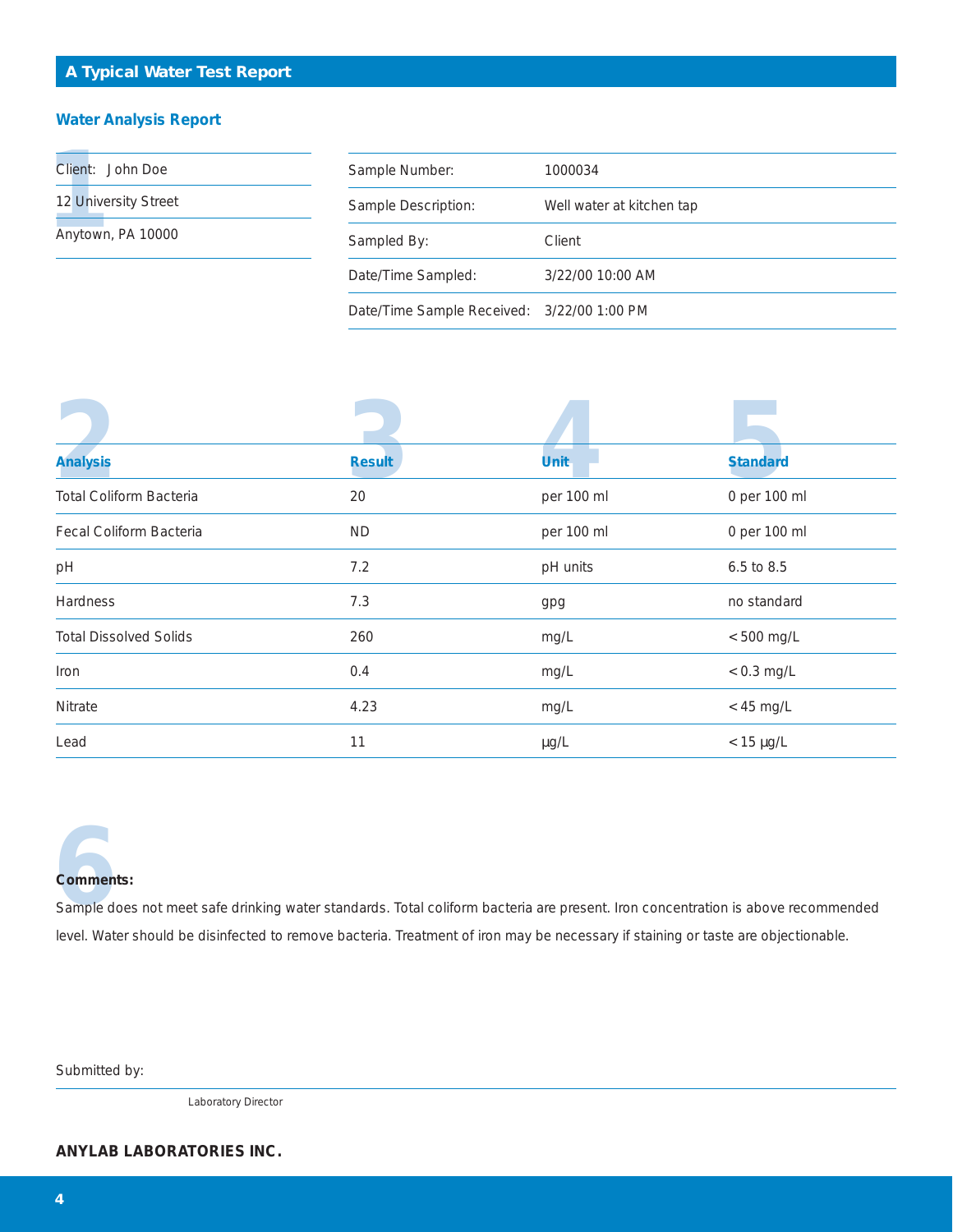Pennsylvania has dozens of water testing laboratories, each with its own way of presenting results. Your water test may not look exactly like the one shown here, but it probably contains the same basic components. Read about each water test component below and try to find it on your own water test report.

Remember that these are only the most common components of a typical water test report. Some laboratories will include additional information such as the method used for each test (usually an EPA number), the initials of the person that completed each test, and the date each test was completed. This information is generally unimportant to the client.

#### **1. Client and Sample Information**

Basic in<br>water te<br>who sub<br>the sam<br>at the la Basic information at the top of most water test reports identifies the person who submitted the water sample, where the sample came from, who received it at the laboratory, etc. This is called the chain-of-custody information and could be very important if the results were to be used in any type of legal action.

### **2. Analysis**

All water<br>quality pa<br>list will in<br>the labor<br>the lab re All water test reports will list the water quality parameters that were tested. The list will include only those that you asked the laboratory to analyze or those that the lab recommended for your water sample. The number of parameters can vary from just a few to dozens of tests. Consult other sections of this publication for a description of each of these tests.

### **3. Results**

The most important information on<br>water test report are the actual resu<br>that the laboratory found for your w<br>sample. The numbers indicate the<br>concentration of each water quality The most important information on your water test report are the actual results that the laboratory found for your water sample. The numbers indicate the parameter in your water sample. In some cases, the unit of measure for each test will be shown next to the result. In others, the units will be shown in a separate column (as in the example test report). The result for each test should be compared to the drinking water standard for that parameter. Sometimes, a water test result will be reported as "ND" (Not Detected), which means that the lab was unable to detect any of that pollutant with its equipment. Similarly, some results may have a lessthan sign (<) in front of a number. This result means the sample contained less than the detection level for that test. Detection levels are often set at the permissible drinking water concentration for a particular pollutant. If the less-than symbol (<) appears before a number and the number is equal to the drinking water standard, the water is likely safe to drink for that particular contaminant.

### **4. Units**

**4** Concentr<br>
measured<br>
such as r<br>
number s<br>
100 millilli Concentrations of pollutants are usually measured in water by a unit of weight such as milligrams per liter (mg/L), or by number such as number of bacteria per 100 milliliters of water (#/100 ml). You might see several different measurement units on your water test report. Refer to the section "Understanding Units" on page 6 to learn more about these.

### **5. Standards**

Many laboratories include the specific<br>drinking water standards on the report<br>next to each test result. This allows fo<br>an easy comparison of your result with<br>the safe or recommended level for each drinking water standards on the report next to each test result. This allows for an easy comparison of your result with the safe or recommended level for each test parameter. A complete list of up-todate drinking water standards can be found in Appendix I in this publication.

### **6. Comments**

Some water testing laboratories will<br>
include a brief explanation of your wate<br>
test results. Specifically, they often will<br>
list those pollutants that did not meet<br>
the drinking water standard. Occasion-Some water testing laboratories will include a brief explanation of your water test results. Specifically, they often will list those pollutants that did not meet ally, these comments will also describe the potential harmful effects of pollutants that exceeded the standard and how these pollutants may be removed from the water.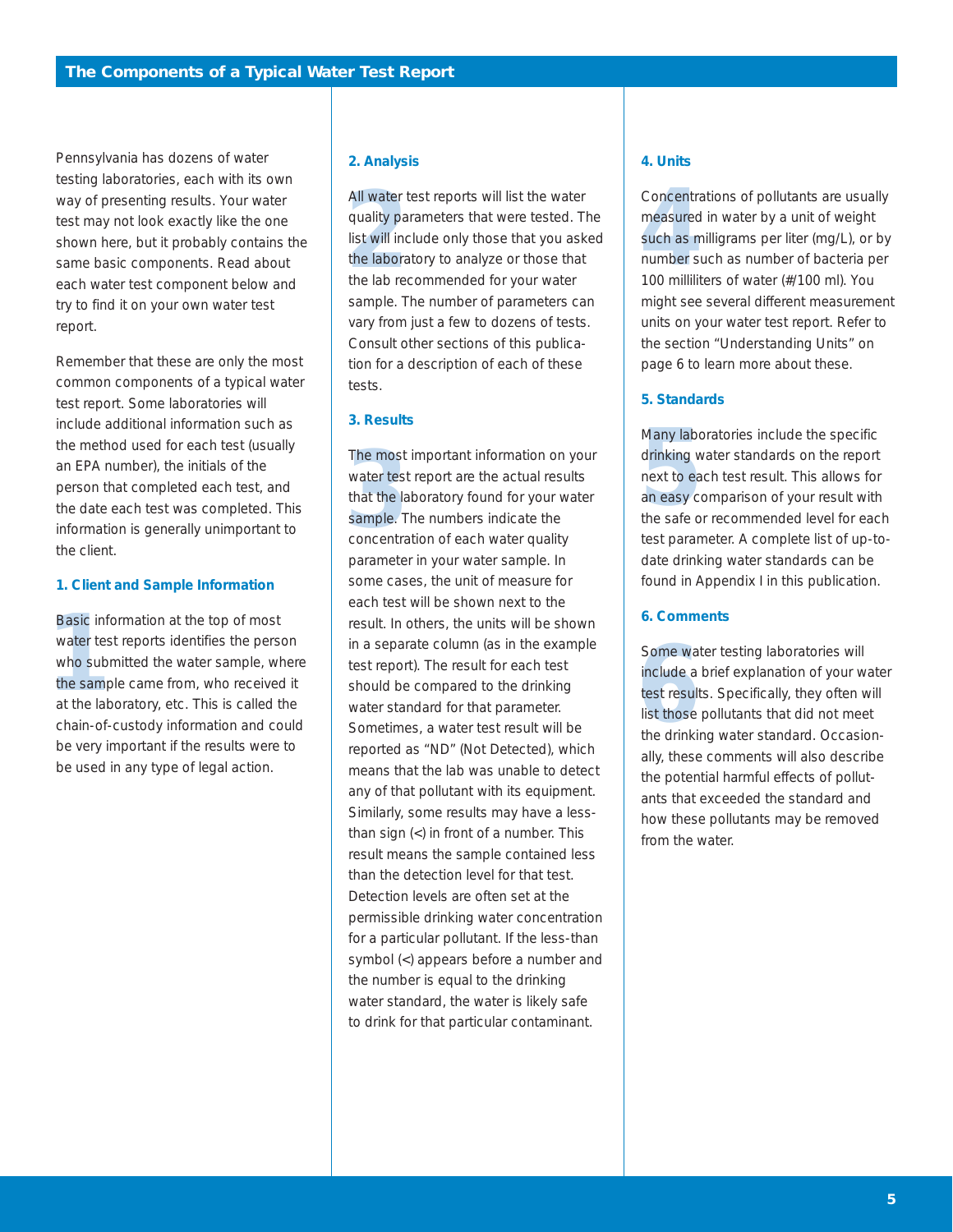### **What Are Drinking Water Standards?**

Drinking water standards give the level of a pollutant that is acceptable in water. These standards are set by the U.S. Environmental Protection Agency (EPA) using available research data. The EPA sets standards for contaminants that are known to occur in water, are detectable in water, and cause a health or aesthetic problem in water. EPA sets these standards, but it is up to the Pennsylvania Department of Environmental Protection to enforce the standards when and where they apply.

Two types of drinking water standards are used: primary and secondary. Primary standards are set for contaminants that cause some health effect such as illness, disease, cancer, or another health problem. Adherence to these standards is mandatory for public water systems, but on private water systems these standards are voluntary. Primary standards are also known as Maximum Contaminant Levels or MCLs.

Secondary standards are created for water contaminants that cause aesthetic problems such as bad taste, discoloration, or odor. In the past, these standards were always voluntary and were used mainly as guides. Recently, however, some community water systems have been required to meet some of these secondary standards. Secondary standards are also known as Secondary Maximum Contaminant Levels (SMCLs) or Recommended Maximum Contaminant Levels (RMCLs).

# **Understanding Units**

All drinking water test results and standards have a unit associated with them. These units give the amount of the pollutant per unit of water. The most common unit is the milligram per liter (mg/L), which expresses the milligrams of a pollutant in every liter of water. Some laboratories prefer to use parts per million (ppm), which is identical to milligrams per liter. Some contaminants that can be measured in very small quantities are reported in micrograms per liter  $(\mu g/L)$ , which is identical to a part per billion (ppb). Keep in mind that concentrations expressed in mg/L (or ppm) can be converted to  $\mu$ g/L (or ppb) by multiplying by 1,000, and that  $\mu$ g/L (or ppb) can be converted to mg/L (or ppm) by dividing by 1,000.

# **The Most Common Water Test Units**

milligrams per liter (mg/L) = parts per million (ppm)

micrograms per liter  $(\mu g/L)$  = parts per billion

Most pollutants occur in water in very small concentrations. The units shown above are designed to express these small concentrations. The following examples illustrate just how small these units really are.

- One milligram per liter  $(mg/L)$  or part per million (ppm) corresponds to one minute in two years or a single penny in \$10,000.
- One microgram per liter  $(\mu g/L)$  or part per billion (ppb) corresponds to one minute in 2,000 years or a single penny in \$10,000,000.

Although most water quality measurements are expressed in these units, some tests such as bacteria, corrosivity, turbidity, and radon use different units. To learn more about these other units, refer to the discussions on individual parameters in the following section.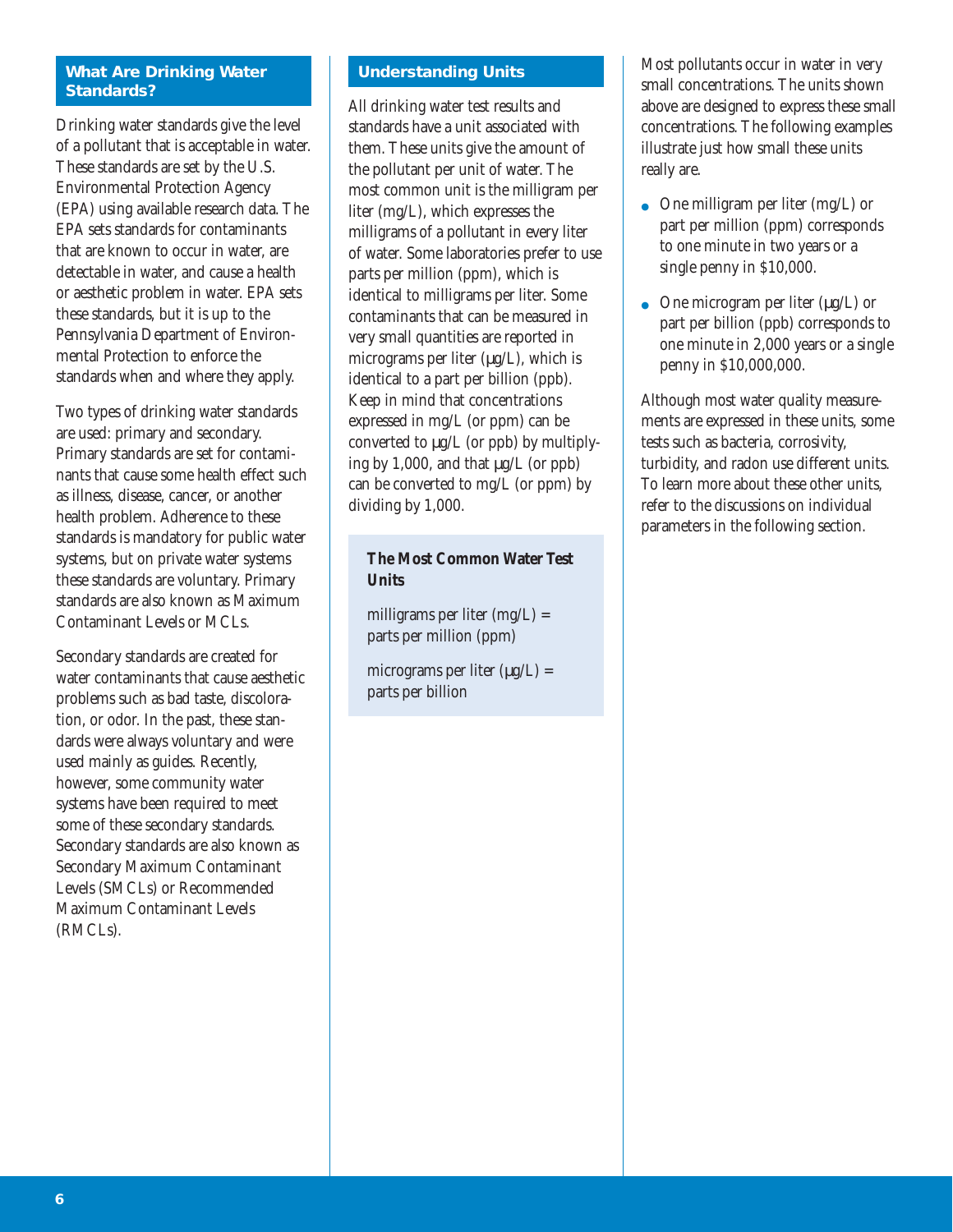### **Descriptions of Common Pollutants (by category)**

Hundreds of pollutants can occur in drinking water in Pennsylvania. They can be grouped into four basic categories: microbial, inorganic, organic, and radiological. Although over 100 pollutants have drinking water standards (see Appendix I for a complete list), many of these pollutants are very rare in Pennsylvania. The following sections briefly discuss 40 of the most common pollutants in Pennsylvania drinking water. These pollutants are listed alphabetically within the four categories.

### **Microbial Pollutants**

Microbial pollutants include bacteria, viruses, and protozoans. These are living organisms that are visible in water only with the help of a high-powered microscope. Many different kinds of bacteria, some disease-causing but many not, may be present in a water supply. The tests discussed below are specific bacteria tests that are used to determine whether disease-causing bacteria may be present in the water. Protozoans are less common in water than bacteria, but a few can be problems. Viruses will not be discussed because they rarely occur in Pennsylvania drinking water; however, viruses such as hepatitis are carried by water and can cause serious illness.

#### **Coliform Bacteria**

Coliform bacteria are a large group of bacteria that occur throughout the environment. They are used as an indicator organism to indicate the potential for disease-causing bacteria to be present in water. In other words, if coliform bacteria are present, it is presumed that a contamination pathway exists between the bacteria source and the water supply and that diseasecausing bacteria may use this pathway to enter the water supply. Coliform bacteria occur frequently in private water systems, usually from contamination by surface runoff or from human or animal wastes.

Most coliform bacteria do not cause disease, but the greater their number the greater the likelihood that diseasecausing bacteria may be present. Since coliforms persist in water longer than most disease-causing organisms, the absence of coliform bacteria leads to the assumption that the water supply is microbiologically safe to drink. Consuming water with coliform bacteria present may cause gastrointestinal illnesses, fever, and other flu-like symptoms. Therefore, the drinking water standard requires that no coliform

bacteria be present in public drinking water supplies.

Results from coliform bacteria tests are normally expressed as the number of bacteria colonies present per 100 milliliters (ml) of water. Some laboratories may simply express coliform bacteria results as "Present" (P), or "Absent" (A). In this case, "Present" indicates only that at least one bacterium was present in each 100 ml of water. Occasionally, bacteria results will be expressed as "MPN," which stands for Most Probable Number. This simply means that a statistical relationship was used to estimate the number of bacteria in your sample. Finally, bacteria results also may be reported as "TNTC," or "Too Numerous To Count," meaning the bacteria concentration was too high to quantify.

### **Fecal Coliform Bacteria**

Fecal coliform bacteria are a smaller group of bacteria within the coliform bacteria group. Water may be tested for fecal coliform bacteria if the total coliform test is positive. Fecal coliform bacteria are specific to the intestinal tracts of warm-blooded animals and are thus a more specific test for sewage or animal waste contamination. The ratio of fecal coliform bacteria to fecal streptococcus bacteria is often used to estimate the source of bacterial contamination (see discussion below). Fecal coliform bacteria levels are expressed as the number of colonies per 100 ml of water. No fecal coliform bacteria are permitted in public drinking water supplies.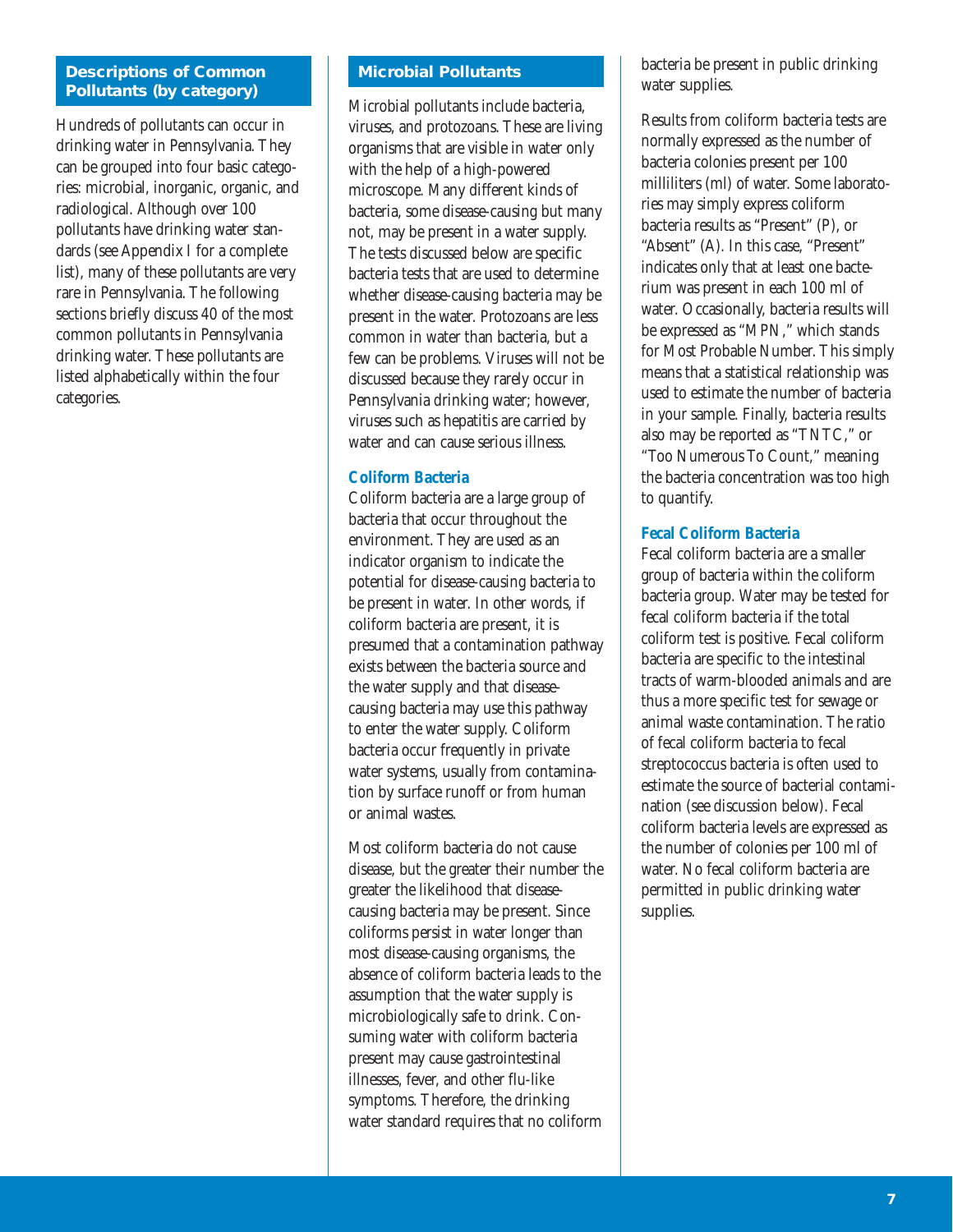### **Fecal Streptococcus Bacteria**

Fecal streptococcus bacteria are another smaller group of bacteria within the coliform bacteria group that are especially numerous in animal waste (as opposed to human waste). The ratio of fecal coliform to fecal streptococcus bacteria is usually much higher in humans than it is in animals. As a rule of thumb, a fecal coliform to fecal streptococcus ratio greater than 4.0 is indicative of a human source of bacteria such as a septic system. A ratio less than 1.0 is indicative of an animal source of bacteria such as runoff from a feedlot. Ratios between 1.0 and 4.0 are inconclusive about the source of the bacteria. Fecal streptococcus bacteria are expressed as the number of colonies per 100 ml of water. No fecal streptococcus bacteria are permitted in drinking water.

# *E. Coli*

An even more specific bacteria test is the test for *E. coli* (short for *Escherichia coli)*. This is a type of fecal coliform bacteria commonly found in the intestines of animals and humans. A positive *E. coli* result is a strong indication that human sewage or animal waste has contaminated the water.

Hundreds of strains of *E. coli* exist. Although most are harmless and live in the intestines of healthy humans and animals, a few can produce a powerful toxin that causes severe illness and even death. Infection often causes severe bloody diarrhea and abdominal cramps; sometimes the infection causes nonbloody diarrhea. Frequently, no fever is present. It should be noted that these symptoms are common to a variety of diseases and may be caused by sources other than contaminated drinking water.

*E. coli* tests are reported as the number of bacteria per 100 ml of water. The presence of any *E. coli* in a water sample is unacceptable; thus, the primary drinking water standard for *E. coli* is 0 per 100 ml of water.

# **Standard Plate Count (Heterotrophic Plate Count)**

The Standard Plate Count (SPC) or Heterotrophic Plate Count (HPC) is a more general indicator of bacterial contamination. On some test reports, this also may be referred to as the "Total Bacteria Count." It measures all of the bacteria, including coliform and many other groups, in a water sample. The SPC is usually reported as the number of bacteria per milliliter of sample. There are no drinking water standards for SPC, but if more than 500 bacteria are counted in one milliliter of sample, further testing for total coliform or fecal coliform bacteria is suggested.

### **Iron Bacteria**

Iron bacteria are a type of bacteria that feed on small amounts of iron in water. Iron bacteria do not constitute a health threat, but they are a nuisance in private water systems because they form gelatinous strands, masses, or thin films that plug pipes, toilets, and plumbing fixtures and reduce flow from wells. Their appearance can vary from orange or brown to clear. Iron bacteria can colonize an entire water system from the well itself through the plumbing, or they may be present only in parts of the plumbing system.

There are no drinking water standards for iron bacteria. Rather, their presence is normally aesthetically degrading enough to require treatment. Water testing is rarely available to determine if iron bacteria are present. Confirmation is usually based upon the visual symptoms in the water.

# **For More Information on Bacteria in Water**

Contact your local Penn State Cooperative Extension office and ask for Extension Circular #345, *Safeguarding Wells and Springs from Bacterial Contamination.*

### *Giardia* **and** *Cryptosporidium*

*Giardia lamblia* and *Cryptosporidium parvum* are small microscopic animals known as protozoa. They both can live in the intestinal tract of mammals, including humans. While there, they multiply by producing oocysts. Infected animals and humans can excrete the oocysts, which can then contaminate water sources. Once ingested, the organism emerges from the protective oocyst and infects the lining of the intestine. Both giardiasis and cryptosporidiosis cause severe diarrhea, nausea, fever, headache, vomiting, and loss of appetite. Both illnesses can be life-threatening to people with depressed immune systems.

Many private water system owners are familiar with *Giardia* and *Cryptosporidium* as a result of publicity following outbreaks of illnesses in public water supplies. Most of these outbreaks have occurred in communities that use surface water supplies (streams, rivers, lakes) where the oocysts can commonly be found. *Giardia* and *Cryptosporidium* are rarely a concern for private water systems using deeper groundwater sources, because the oocysts are efficiently filtered as water passes through soil and rock. Shallow springs or poorly constructed wells that become contaminated with surface water would be most likely to contain *Giardia* and *Cryptosporidium* oocysts. This is one reason that roadside springs are not a good alternative source of drinking water.

Both *Giardia* and *Cryptosporidium* are measured in water by filtering large volumes of the water through a small filter and examining the filter under a microscope for oocysts. Oocysts should be totally absent from water for it to be safe to drink.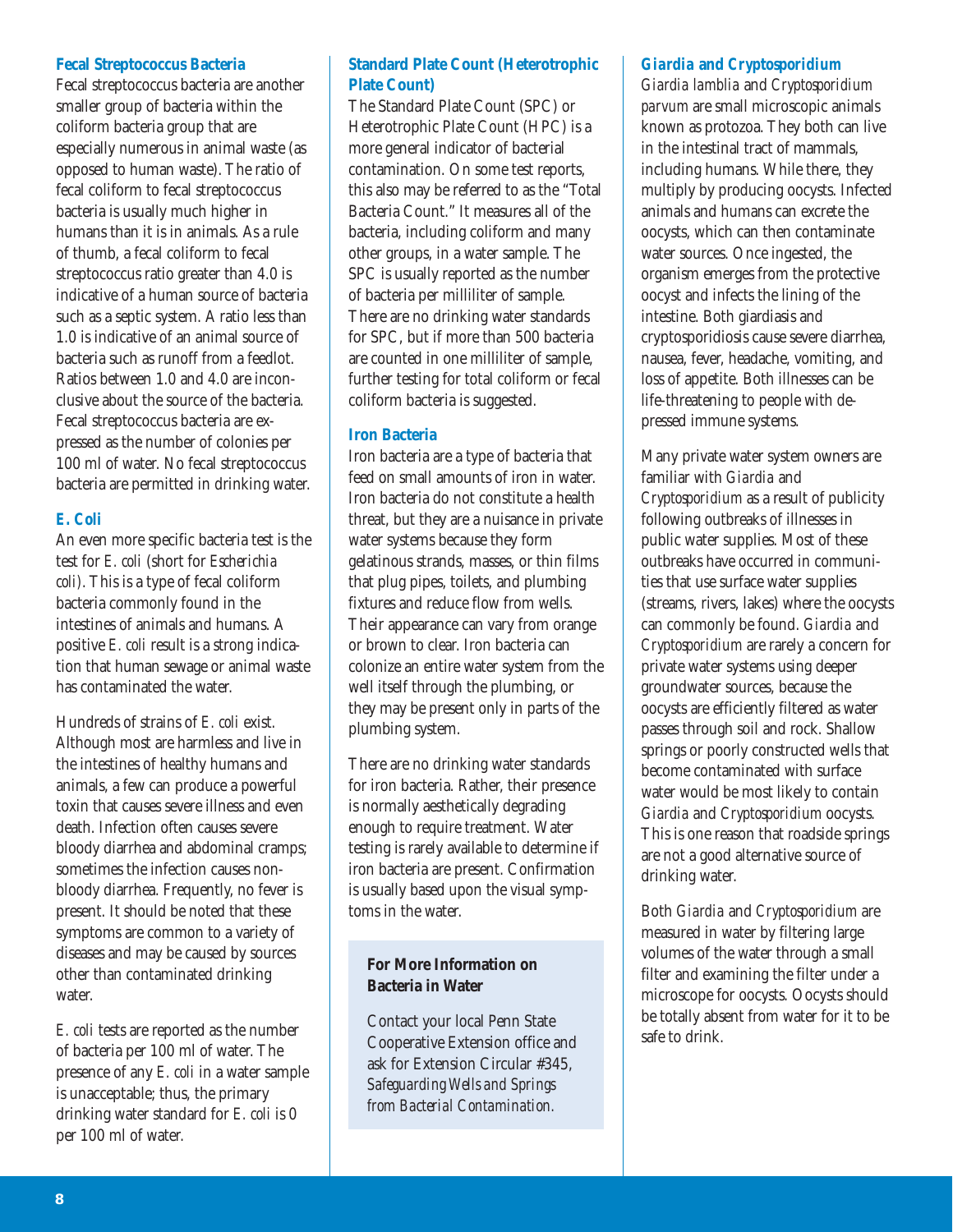### **For more information on** *Giardia* **and** *Cryptosporidium***:**

Contact your local extension office and ask for Penn State Agricultural and Biological Engineering Fact Sheet F-134, *Removing Giardia Cysts from Drinking Water.*

Consult the following Pennsylvania Department of Environmental Protection fact sheet: www.dep.state.pa.us/dep/ deputate/watermgt/wsm/ wsm\_dwm/complian/ cryto-giardia.htm

# **Inorganic Chemicals (IOCs)**

The second category of water pollutants includes inorganic chemicals. These are usually substances of mineral origin. Salt, metals, and minerals are examples of inorganic chemicals. The chemicals discussed alphabetically below are the most common inorganic pollutants in Pennsylvania water supplies, or they are of the greatest health concern. Unless otherwise stated, these inorganic chemicals are usually reported in mg/L or ppm units.

### **Alkalinity**

Alkalinity is a commonly measured water characteristic that has little meaning or importance to the typical homeowner. It is a measure of the ability of water to neutralize acids. Calcium is a major component of alkalinity, as it is with hardness. Thus, if your water has a high alkalinity, it is probably hard also. There is no drinking water standard for alkalinity.

#### **Arsenic (As)**

Arsenic occurs in groundwater from both natural sources and human activities. In drinking water, it is odorless and tasteless. It is relatively rare in Pennsylvania water supplies, compared to those of the western United States.

In Pennsylvania, arsenic can originate natually from certain types of rock, or it may be traced to deep-water brines produced from gas and oil well drilling or from industrial activity. Arsenic has a primary drinking water standard because it can cause skin lesions, circulatory problems, and nervous system disorders. Prolonged exposure also can cause various forms of cancer. The present arsenic drinking water standard is  $10 \mu g/L$  (0.010 mg/L). A recent survey by the U.S. Geological Survey (USGS) found that arsenic exceeded 10 µg/L in 2% of wells in Pennsylvania.

### **Barium (Ba)**

Like arsenic, barium occurs naturally in small concentrations in many groundwater supplies. Barium contamination is not common in private water systems in Pennsylvania, but it may occur sporadically in western and northern Pennsylvania near active and abandoned gas and oil wells.

Barium has a primary drinking water standard of 2.0 mg/L because it causes nervous and circulatory system problems, especially high blood pressure. Standard water softeners are effective in removing barium.

### **Chloride (Cl)**

Chloride is common in Pennsylvania water supplies, but it rarely reaches levels of concern. It occurs naturally in most groundwater but may become elevated due to leaching from salt storage areas around highways or from brines produced during gas well drilling. Other possible sources of chloride are sewage effluent, animal manure, and industrial waste.

Chloride has a secondary drinking water standard of 250 mg/L because it may cause a salty taste in the water. Groundwater in Pennsylvania usually contains less than 25 mg/L of chloride.

### **Copper (Cu)**

Copper usually originates from corrosion of copper plumbing in the home (see "Corrosivity," below). Copper has a secondary drinking water standard of 1.0 mg/L because it causes a bitter, metallic taste in water and a blue-green stain in sinks and bathtubs. Copper levels above 1.3 mg/L are a health concern because they may cause severe stomach cramps and intestinal illnesses. Copper can be reduced in water using the corrosion control strategies outlined below.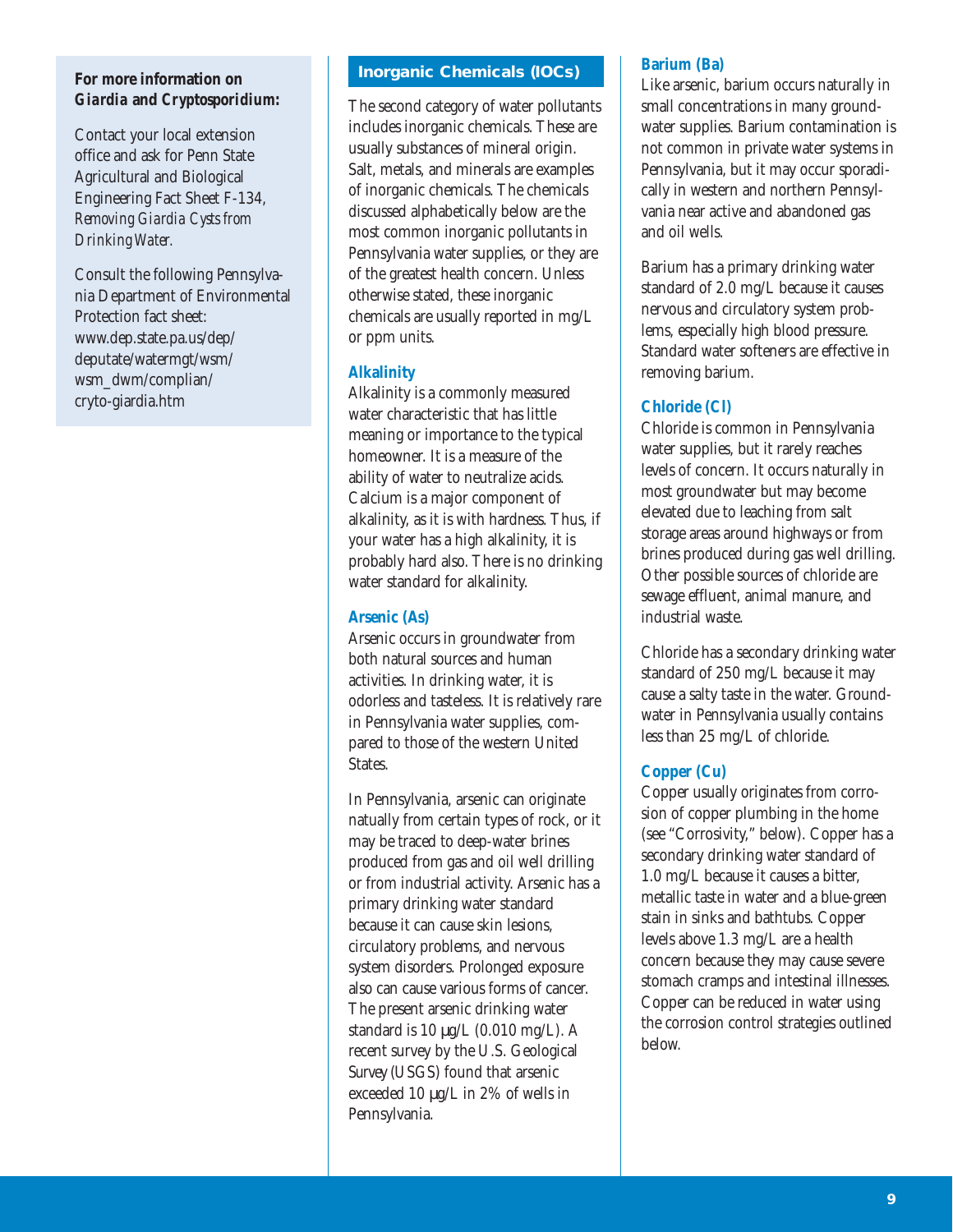### **Corrosivity**

Corrosive water is a term used to describe aggressive water that can dissolve materials with which it comes in contact. It is a problem because many homes have copper or galvanized pipes, lead solder joints, and brass plumbing fixtures. Thus, corrosive water may cause increases in copper and lead concentrations in drinking water. In rare cases, corrosive water may dissolve even PVC plastic plumbing, causing vinyl chloride contamination of the water. This generally occurs only when inferior plastic pipe that was not approved for drinking water systems has been used. Approved plastic pipe is directly stamped with "NSF" (National Sanitation Foundation) and "Drinking Water" on the side.

Symptoms of corrosive water problems include metallic taste, bluish-green stains in sinks and bathtubs, and, in severe cases, small leaks in the plumbing system. Because corrosive water is not a health concern by itself, there is only a secondary or recommended standard that water be noncorrosive.

Water that is soft and acidic  $(pH < 7.0)$ tends to be more corrosive, but the only true measure of water corrosivity is a stability or saturation index. These indices use chemical characteristics of the water such as hardness and pH to estimate its corrosiveness. A stability index greater than about 6.5 indicates water that is probably corrosive, with higher values being increasingly corrosive. A negative saturation index value likewise indicates a corrosive water supply. The most common saturation index in use is the Langelier Saturation Index (LSI).

Past surveys of private water supplies in Pennsylvania have indicated that corrosive water is a common water quality problem, present in over 60% of the groundwater wells and springs tested. It tends to be most common in northern and western Pennsylvania where more acidic groundwater is prevalent, although areas underlain by Triassic shales in southeastern Pennsylvania also produce corrosive water. It is least common in the agricultural valleys underlain by limestone where groundwater typically has a higher pH and hardness. Cistern water can be quite corrosive.

If your water test indicates that your water is corrosive, you should test your water for copper and lead. Corrosive water problems can be corrected using an acid neutralizing filter or by replacing metal plumbing with NSF-approved plastic components.

### **Hardness**

Hardness is a general term used to refer to the  $\text{CaCO}_3^{\text{}}\left(\text{calcium carbonate}\right)$ content of water. Hardness does not pose a health threat, but it does cause aesthetic problems. It can ruin hot water heater elements, reduce soap lathering, and make laundry difficult to clean. Moderate levels of hardness are beneficial because they inhibit plumbing system corrosion. Removal of hardness using a water softener is necessary only if the water is causing aesthetic problems. Use of water softeners may result in undesirable levels of sodium in drinking water and may increase plumbing system corrosion.

Hardness may be reported in milligrams per liter (mg/L) or in a special unit called grains per gallon (gpg). One grain per gallon is equal to about 17 mg/L or parts per million (ppm). Since the level of hardness or calcium carbonate means little to consumers, a chart of water hardness classifications has been developed and appears on the next page. A water hardness of about 90 to 100 mg/L provides excellent corrosion control and is usually acceptable aesthetically, but there are no drinking water standards for hardness.

# **For More Information on Water Softening**

Contact your local Penn State Cooperative Extension office and ask for Agricultural and Biological Engineering Fact Sheet F-141, *Water Softening*.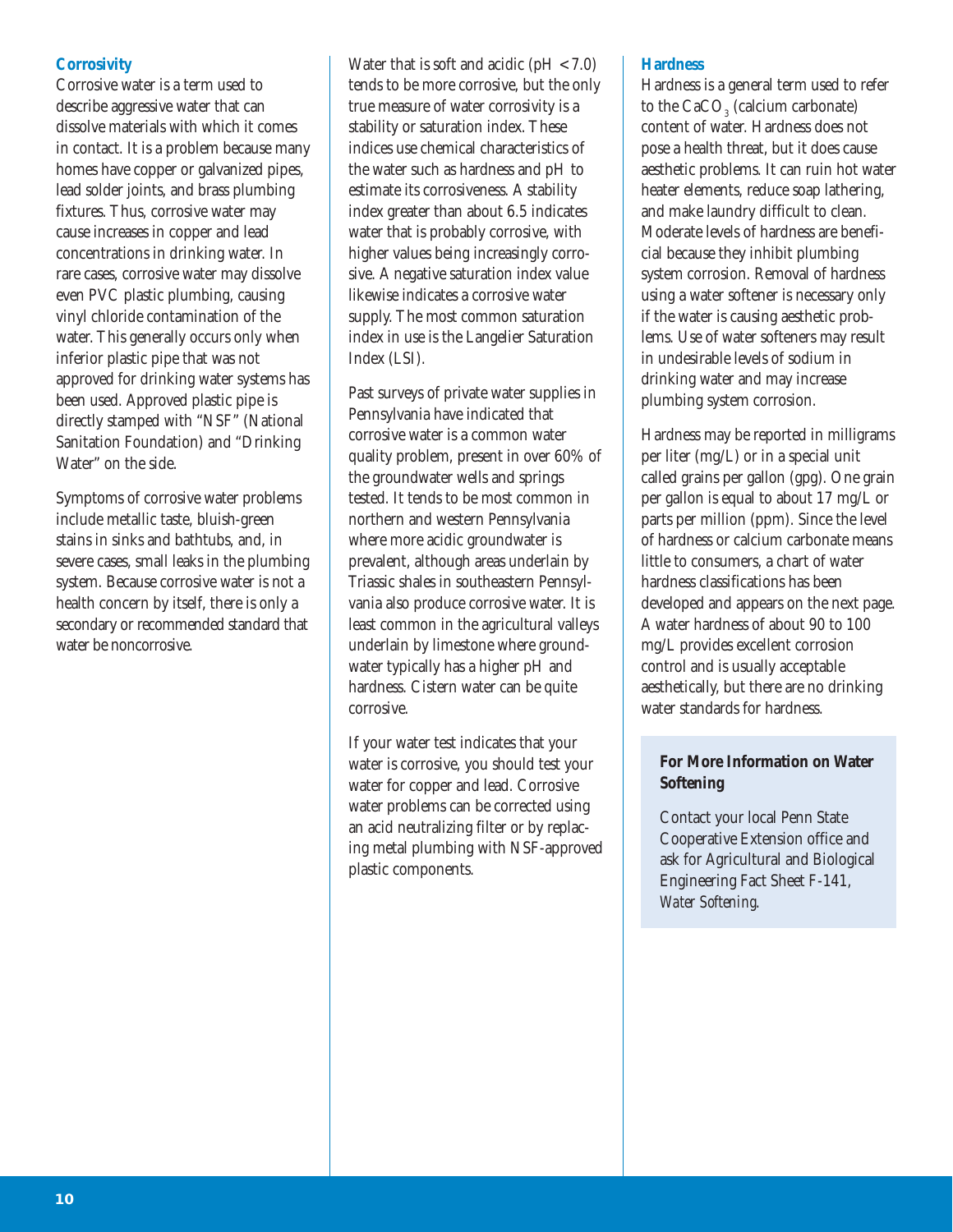| Classification  | Hardness (mg/L or ppm) | Hardness (gpg) |
|-----------------|------------------------|----------------|
| Soft            | Less than 17           | Less than 1.0  |
| Slightly hard   | 17 to 60               | 1.0 to $3.5$   |
| Moderately hard | 60 to 120              | 3.5 to $7.0$   |
| Hard            | 120 to 180             | 7.0 to 10.5    |
| Very hard       | More than 180          | More than 10.5 |

# **Hydrogen Sulfide (H2 S)**

Hydrogen sulfide  $(\mathrm{H}_{2}\mathrm{S})$  is a noxious gas that imparts a disagreeable rotten egg odor when dissolved in water. It is a naturally occurring gas that is common in groundwater in parts of Pennsylvania. Very small concentrations of hydrogen sulfide in water are offensive to most individuals. Although hydrogen sulfide is a highly toxic gas, only under the most unusual conditions would it reach levels toxic to humans as a result of its occurrence in drinking water. More often, it is simply an aesthetic odor problem that can be removed using several treatment processes.

### **Iron (Fe)**

Iron is a common natural problem in groundwater in Pennsylvania that may be worsened by mining activities. It occurs throughout Pennsylvania but is most problematic in the western region of the state. Iron does not occur in drinking water in concentrations of health concern to humans. The secondary drinking water standard for iron is 0.3 mg/L because it causes a metallic taste and orange-brown stains that make water unsuitable for drinking and clothes washing.

### **Lead (Pb)**

If lead is detected in your drinking water, it probably originated from corrosion of your plumbing system. Lead was a common component of solders used in plumbing systems until it was banned in 1991. In homes built in the early 1900s, lead pipe also may be present. Thus, if your home was built before 1991 and has a metal plumbing system, it is likely that some lead is present. If your water supply is corrosive (see discussion above), then any lead present in the plumbing system may be dissolved into your drinking water. Lead concentrations are usually highest in the first water out of the tap (known as "first-draw" water), since this water has been in contact with the plumbing for a longer time. Lead concentrations typically decrease as water is flushed through the plumbing system.

A survey in 1989 found that about 20% of the private water supplies in Pennsylvania contained lead concentrations above the MCL of  $0.015$  mg/L  $(15 \mu g/L)$ . Lead poses a serious health threat to the safety of drinking water. It is colorless, odorless, and tasteless. Long-term exposure to lead concentrations in excess of the drinking water standard has been linked to many health effects in adults including cancer, stroke, and high blood pressure. At even greater risk are the fetus and infants up to four years of age, whose rapidly growing bodies absorb lead more quickly and efficiently. Lead can cause premature birth, reduced birth weight, seizures, behavioral disorders, brain damage, and lowered IQ in children. The U.S. Environmental Protection Agency considers lead to be the most serious environmental health hazard for children in the United States.

It should be noted that in rare cases, the source of lead in drinking water might be from groundwater pollution rather than corrosion of the plumbing system. Such pollution may be the result of industrial or landfill contamination of an aquifer. The source of the lead usually can be determined by comparing water test results from a first-draw sample versus a sample collected after the water runs for several minutes. If the lead concentration is high in both samples, then the source of the lead is likely from groundwater contamination.

### **For More Information on Lead**

Contact your local Extension office and ask for Extension Circular #416, *Lead in Drinking Water.*

This publication is also available online at pubs.cas.psu.edu/ FreePubs/ec416.html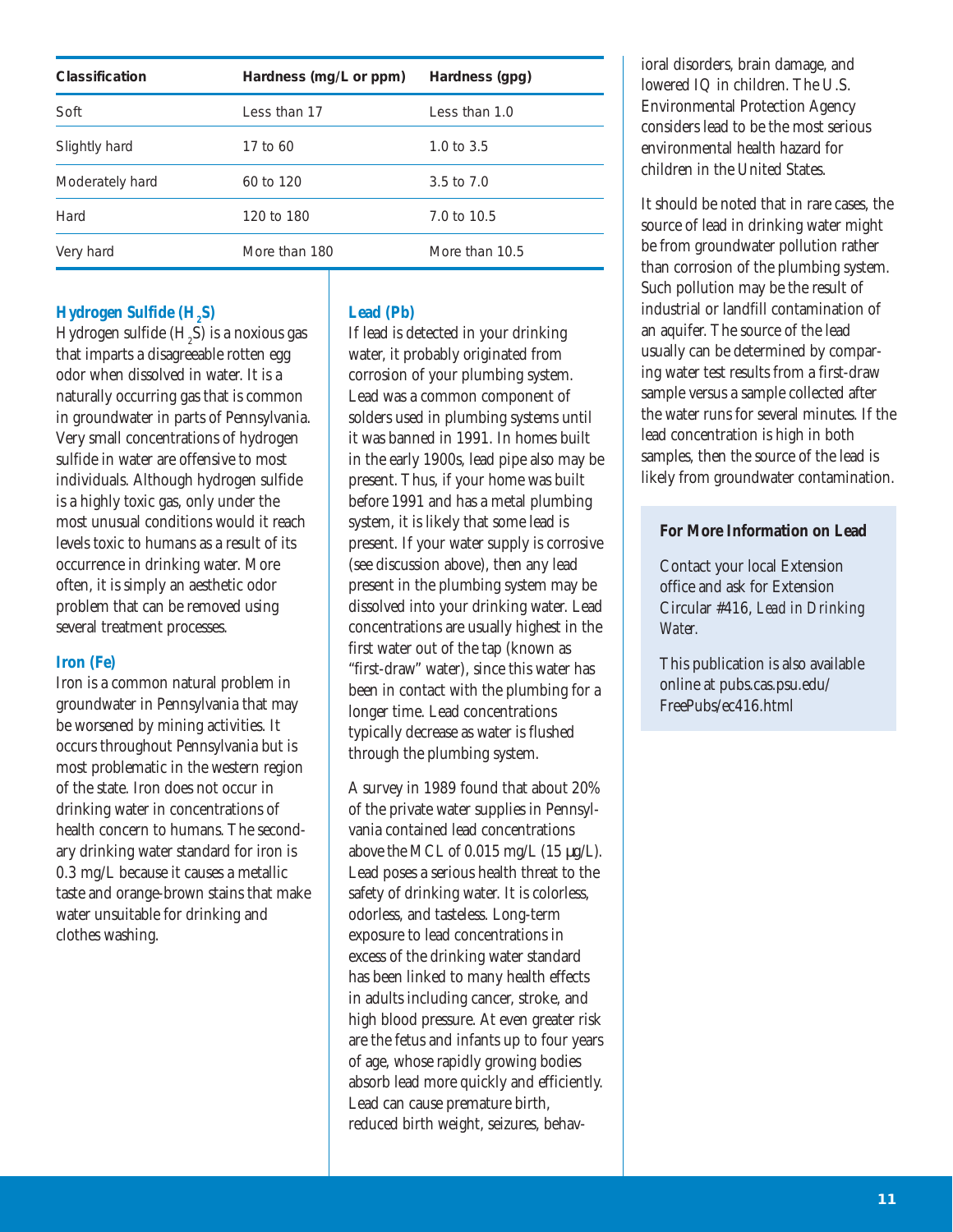### **Manganese (Mn)**

Like iron, manganese is a naturally occurring metal that can be worsened by mining activities. Manganese at concentrations normally found in drinking water does not constitute a health hazard; however, even small amounts of manganese may impart objectionable tastes or blackish stains to water. For this reason, manganese has a recommended drinking water standard of 0.05 mg/L.

# **Nitrate (NO3 ) or Nitrate Nitrogen**  $(NO<sub>3</sub> - N)$

Nitrate in drinking water usually originates from fertilizers or from animal or human wastes. Nitrate concentrations in water tend to be highest in areas of intensive agriculture or where there is a high density of septic systems. In Pennsylvania, nitrate concentrations tend to be highest in the southeastern and southcentral counties where agriculture is most prevalent.

Nitrate has a primary drinking water standard that was established to protect the most sensitive individuals in the population (infants under 6 months of age and a small component of the adult population with abnormal stomach enzymes). These segments of the population are prone to methemoglobinemia (blue baby disease) when consuming water with high nitrates. The need for a nitrate MCL has been questioned lately because blue-baby disease occurs very rarely in the United States.

Nitrate may be reported on your water test report as either nitrate  $(\mathrm{NO}_3^{\phantom i})$  or nitrate-nitrogen ( $\rm NO_{3}$ -N). Look carefully at your report to determine which form of nitrate is being reported. The primary drinking water standard or MCL is 10 mg/L as nitrate-nitrogen ( $NO<sub>3</sub>$ -N), but it is 45 mg/L as nitrate  $(NO<sub>3</sub>)$ .

# **For More Information on Nitrates**

Contact your local Penn State Cooperative Extension office and ask for Agricultural and Biological Engineering Fact Sheet F-136, *Nitrates in Drinking Water.*

# **pH**

The pH of water is a measure of how acidic or basic the water is. It is measured on the pH scale (from 0 to 14) in pH units. If the pH of water is less than 7.0, it is acidic, and if it is greater than 7.0, it is basic. Water with a pH of exactly 7.0 is considered neutral. If pH values deviate very far from neutral, other water quality problems may be indicated. These would include the presence of toxic metals such as lead (at low pH) and high salt contents (at high pH).

It is recommended that the pH of your water be between 6.5 and 8.5 to minimize other potential water quality problems. Acidic water with a pH less than 6.5 is much more common in Pennsylvania than high-pH water, especially in the northern and western regions of the state. In general, pH is an indicator of other potential water quality problems and is very rarely a problem by itself.

# $\text{Sulfate} \left( \text{SO}_4 \right)$

Sulfates normally are present at some level in all private water systems. Sulfates occur naturally as a result of leaching from sulfur deposits in the earth. Private water systems with excessive sulfate in Pennsylvania are generally confined to the western portion of the state or other coal mining regions. Even in these areas, surveys indicate less than 10% of the water supplies have excessive sulfate. Other less common sources are industrial waste and sewage effluent.

Sulfate has a secondary drinking water standard of 250 mg/L because it may impart a bitter taste to the water at this level. A proposal also exists to make sulfate a primary contaminant with an MCL of 500 mg/L, because it may have a laxative effect and cause other gastrointestinal upset above this concentration.

# **Total Dissolved Solids (TDS)**

The total amount of substances dissolved in water is referred to as the total dissolved solids (TDS) content of water. Waters high in TDS often contain objectionable levels of dissolved salts such as sodium chloride. Thus, high TDS may indicate the presence of other water quality problems. The recommended drinking water standard of 500 mg/L for TDS exists because highquality waters generally have lower TDS levels.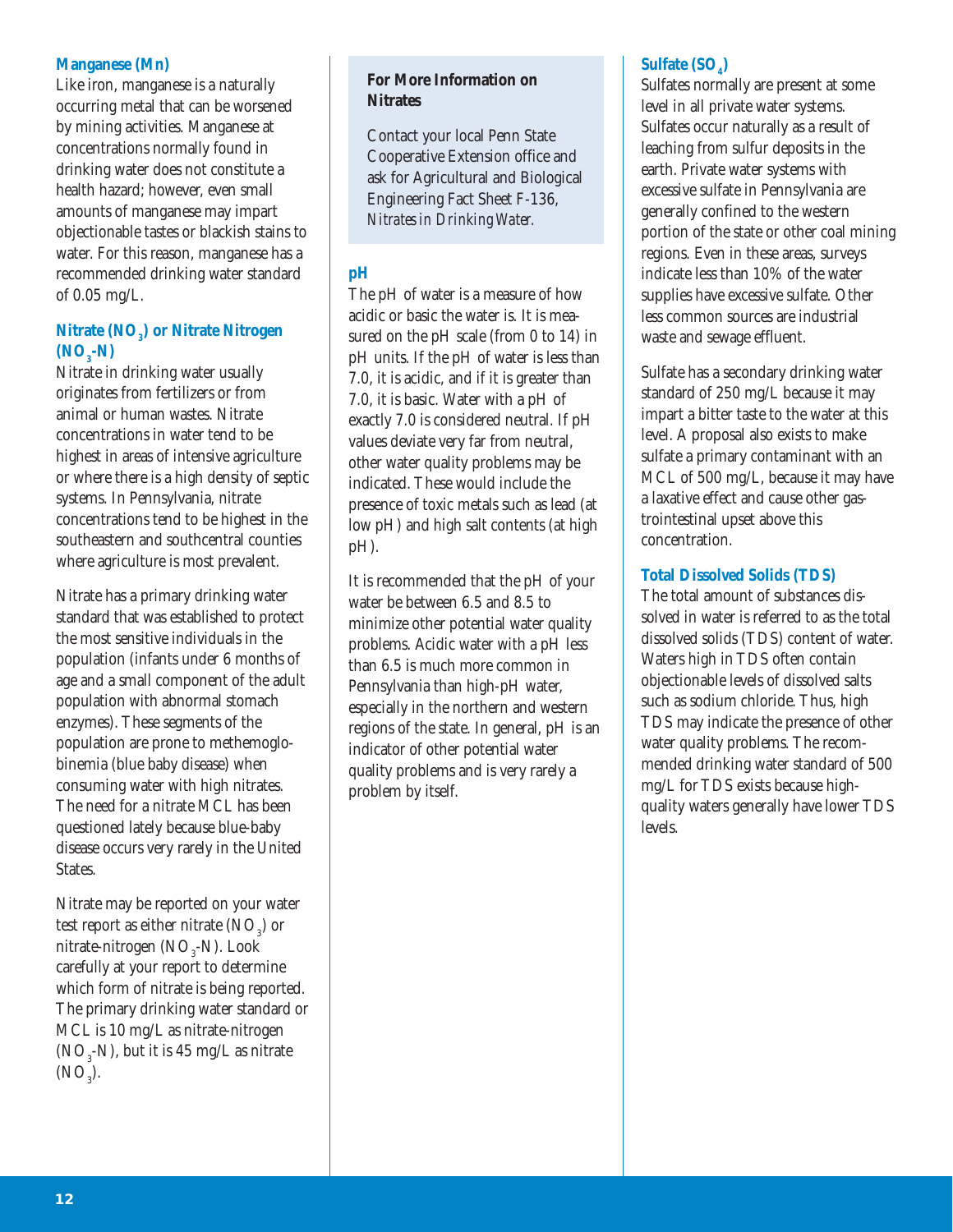# **Turbidity**

Drinking water should be sparkling clear for health and aesthetic reasons. Turbidity refers to fine particles of clay, silt, sand, organic matter, or other material that might reduce the clarity of water. Turbidity makes water unappealing to drink because of its muddy appearance. Particles also might act to shield disease-causing bacteria from chlorine or ultraviolet light treatment and provide nutrients for bacteria and viruses to flourish.

Turbidity usually indicates direct pollution from surface runoff often during or shortly after heavy rainfall. Turbidity might increase in wells because of borehole cave-ins; it also might increase when water levels in the well are low such as during a drought, because the submersible pump may disturb sediments near the bottom of the well.

Turbidity is usually measured in a special unit known as an NTU or Nephelometric Turbidity Unit. Drinking water should not exceed 1 NTU, for both health and aesthetic reasons. Water with less than 1 NTU of turbidity is essentially clear to the naked eye. Water with more than 1 NTU of turbidity makes disinfection to kill bacteria difficult and is the primary reason for the 1 NTU standard.

### **Organic Chemicals**

Organic chemicals are a large group of over 100 mostly man-made chemicals. They can occur in drinking water sources from industrial activity, landfills, gas stations, pesticide use, or air deposition. Organic chemicals vary in their ability to pollute groundwater and their toxicity. Many organic chemicals are carcinogenic (cancer causing), so they often have very low drinking water standards, usually measured in  $\mu$ g/L. Remember that  $\mu$ g/L are the same as ppb (parts per billion).

Generally speaking, organic chemicals can be grouped into two major categories: volatile organic chemicals (VOCs) and nonvolatile or synthetic organic chemicals (SOCs). The discussion below introduces these general groups of organic chemicals and describes in detail the most common examples in each group. Specific drinking water standards for all organic chemicals are given in Appendix I in the back of this publication. More detailed information on organic pollutants can be found at the following locations.

# **For More Information on Organic Chemicals**

Agency for Toxic Substances and Disease Registry (ATSDR) 1-888-422-8737 (toll free) or online at www.atsdr.cdc.gov/toxfaq.html

U.S. Environmental Protection Agency Fact Sheets on Common Organic Pollutants www.epa.gov/safewater/hfacts.html

# **Volatile Organic Chemicals (VOCs)**

VOCs are man-made compounds that volatilize from water into air. They present a health risk not only from drinking contaminated water, but also from inhaling VOCs that escape from the water as it is used during showering or other home uses. VOCs also are absorbed directly through the skin during bathing and showering. They are commonly used as solvents, fuels, paints, or degreasers. Virtually all VOCs produce an odor in water, although it may not be obvious before the drinking water standard is exceeded. Nearly all VOCs have primary drinking water standards, because they are carcinogenic (cancer-causing) or cause damage to the liver, kidneys, nervous system, or circulatory system.

VOCs are not common in private water systems in Pennsylvania, but they are becoming a more important concern as industrial activities, landfills, gas stations, and other sources of these pollutants encroach on rural areas. The U.S. Geological Survey conducted a recent survey of 118 wells in southern and eastern Pennsylvania. The survey analyzed well water for 60 different VOCs and detected at least one VOC in 27% of the samples. (Although the VOCs were commonly detected, none of the samples exceeded drinking water standards.) VOC contamination of wells was much more common in urban areas than agricultural areas.

Dozens of VOCs are regulated in public water supplies, but the most common are described below. Consult Appendix I for a complete list of drinking water standards for all regulated VOCs.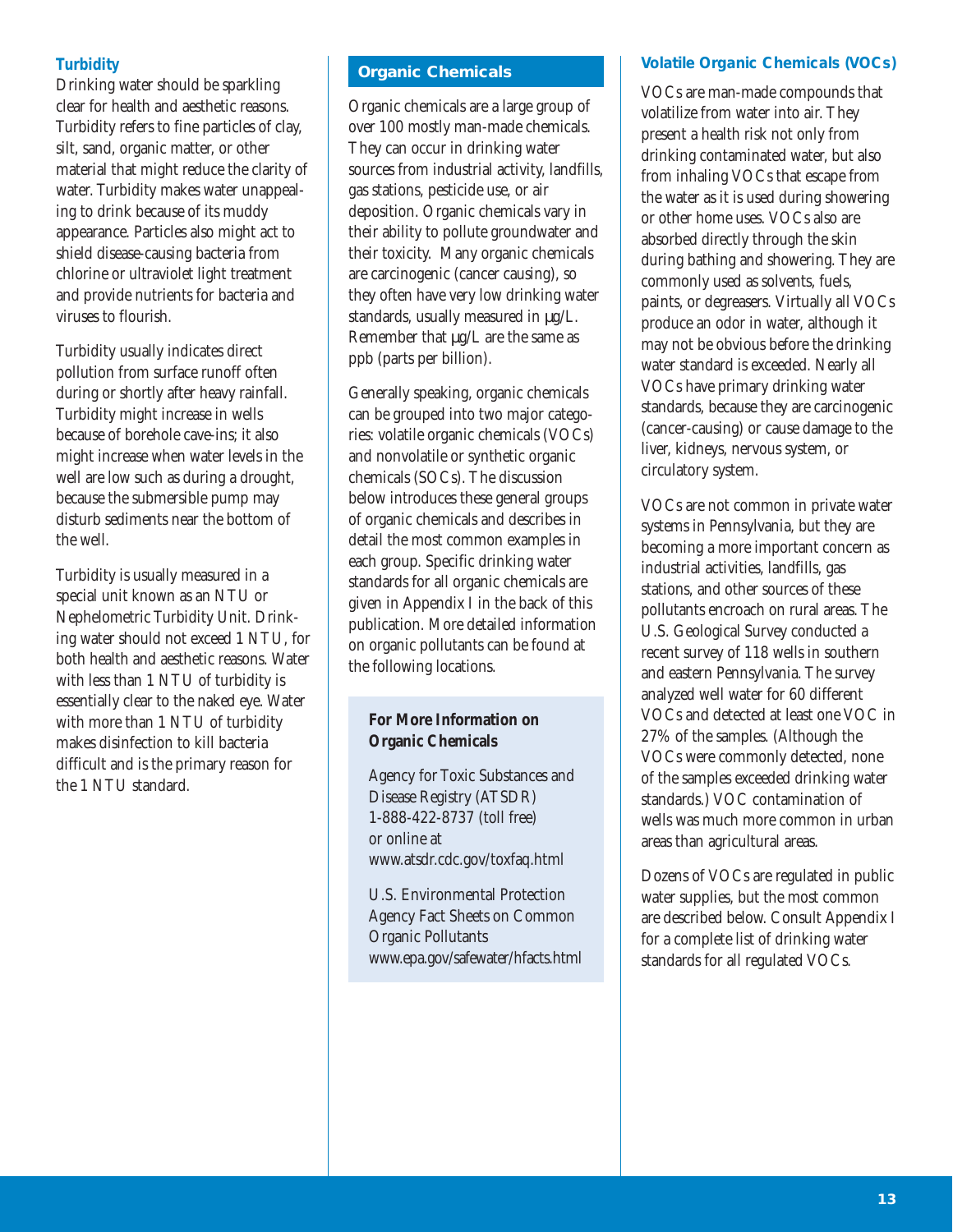### **Benzene**

Benzene is a clear, colorless liquid that is used primarily as an industrial solvent and chemical intermediate. It is lighter than water, migrates easily in groundwater, and is slow to decay. It is also present as a gasoline additive. Because it is a known human carcinogen, benzene has a primary drinking water standard of 0.005 mg/L (5 µg/L).

### **Carbon Tetrachloride**

Carbon tetrachloride is a colorless liquid that is heavier than water but migrates easily in groundwater. It has been used mostly for the production of chlorofluorocarbons and in the dry-cleaning industry. Carbon tetrachloride has a primary drinking water standard of 0.005 mg/L  $(5 \mu g/L)$  because it is a probable human carcinogen with other acute effects on the gastrointestinal and nervous systems.

# **Chloroform**

Chloroform is a colorless liquid that is used primarily to make other chemicals. It also can be found in small amounts when chlorine is added to water. Chloroform travels easily in groundwater and does not easily degrade. Chloroform is believed to be a carcinogen. It has been one of the most commonly reported organic chemicals in Pennsylvania groundwater.

Chloroform is one of a group of organics known as trihalomethanes or THMs. No specific drinking water standard exists for chloroform, but the primary standard for THMs is 0.08 mg/L (80 µg/L).

### **MTBE (Methyl Tert-Butyl Ether)**

MTBE is the most common organic chemical found in Pennsylvania groundwater. It has been used extensively as a gasoline additive in some parts of the United States to reduce air pollution emissions from automobiles. It smells like turpentine and can often be detected in water at low concentrations. Most MTBE originates from gasoline spills or leaking underground storage tanks. It is more water-soluble than other components of gasoline, so it contaminates groundwater more easily. Once in groundwater, MTBE is slow to decay. MTBE is a possible human carcinogen, but little information is available on other health effects. Pennsylvania presently has no drinking water standard, but numerous other states have set standards in the 0.02 to  $0.2 \text{ mg/L range}$  (20 to 200  $\mu$ g/L). More information on MTBE is available online at the U.S. Environmental Protection Agency and U.S. Geological Survey Web sites listed at the end of this publication.

# **Tetrachloroethylene (PCE) and Trichloroethylene (TCE)**

Tetrachloroethylene (commonly known as PCE) and Trichloroethylene (commonly known as TCE) are similar chemicals that have been found in Pennsylvania around industrial sites and landfills. Most of the groundwater contamination from these chemicals has occurred due to improper disposal of industrial wastes. Both chemicals are used as industrial solvents for metal degreasing, but PCE is used primarily in the dry-cleaning industry. Both are heavier than water and move freely through soil and groundwater, but TCE is much more water-soluble than PCE. PCE is a possible carcinogen that causes liver, kidney, and nervous system damage. TCE is a probable carcinogen that also causes acute effects to the liver, kidneys, and central nervous system. Both PCE and TCE have primary drinking water standards of 0.005 mg/L  $(5 \mu g/L)$ .

# **Xylenes**

Xylenes are a component of gasoline. They also are used in the manufacturing of some chemicals, and therefore appear commonly in industrial wastes. Xylenes cause liver, kidney, and nervous system damage. Xylenes biodegrade and move slowly in groundwater. Xylene has been reported in much higher concentrations than most other VOCs in Pennsylvania, but the drinking water standard for xylenes is also much higher (10 mg/L or  $10,000 \mu g/L$ ).

# **For More Information on Volatile Organic Chemicals (VOCs)**

U.S. Geological Survey, Water Resources Investigations Report 96-4141

*Occurrence and Concentrations of Volatile Organic Compounds in Shallow Ground Water in the Lower Susquehanna River Basin, Pennsylvania and Maryland* pa.water.usgs.gov/reports/wrir\_96- 4141/report.html

*Pennsylvania Department of Environmental Protection Citizen's Guide to Volatile Synthetic Organic Chemicals in Drinking Water* www.dep.state.pa.us/dep/

deputate/watermgt/WSM/Facts/ BK0208\_TOC.htm (Also available from your local DEP office.)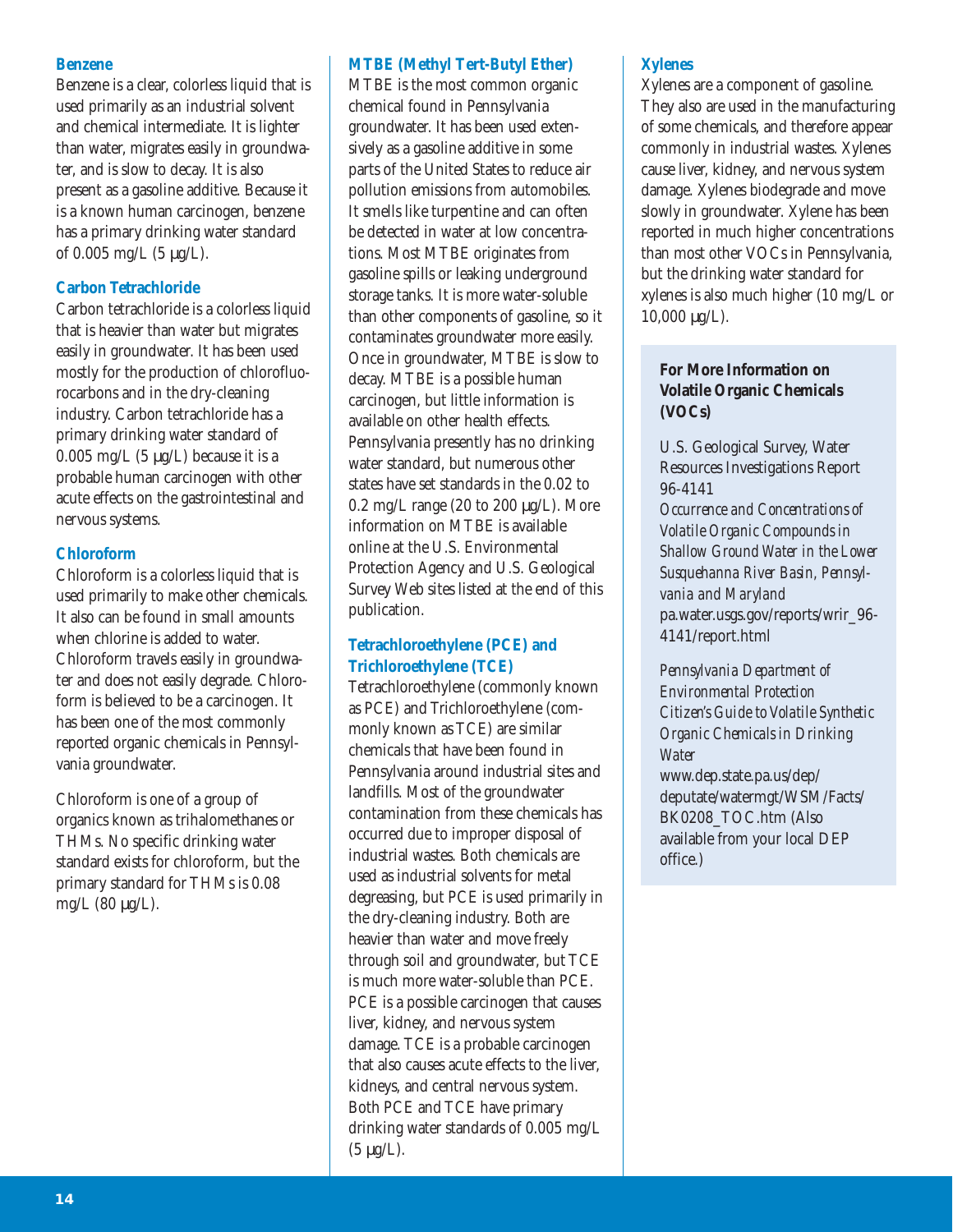### **Nonvolatile or Synthetic Organic Chemicals (SOCs)**

Nonvolatile organic chemicals are also known as Synthetic Organic Chemicals or SOCs. Nearly all SOCs are pesticides, with a few notable exceptions (PCBs and dioxin). They differ from VOCs because they do not escape readily into the air from water.

Dozens of pesticides, including herbicides, insecticides, and fungicides, are used throughout Pennsylvania on crops, golf courses, and lawns. The risk to private water supplies from pesticide applications depends on many factors including the amount, mobility, and toxicity of the pesticide, the proximity of the application to the water supply, and the depth and construction of the water source.

Pesticides are not common in private water supplies, but they are often detected in agricultural areas of the state. A 1993 study by Penn State scientists found detectable residues of at least one pesticide in 27% of the rural wells surveyed in corn-producing regions of Pennsylvania. (Although the pesticides were commonly detected, none of these wells contained a concentration above the drinking water standard.) Pesticide concentrations are generally higher in wells located in limestone, which includes most of the prime agricultural regions of Pennsylvania.

Detailed descriptions are given below for some of the pesticides most often found in Pennsylvania groundwater. For more information on these and other less common pesticides, consult the following:

# **For More Information on Pesticides**

U.S. Environmental Protection Agency www.epa.gov/pesticides/

Penn State Pesticide Education Program www.cas.psu.edu/docs/casdept/ pested/index.html

Publication NRAES-34, *Pesticides and Groundwater*, can be ordered for \$5.00 from NRAES, www.nraes.org.

# **Atrazine**

Atrazine is the most commonly used herbicide in Pennsylvania. It is applied to nearly 90% of the corn crop in the state. It is water-soluble, moves easily into groundwater and surface water after application, and is by far the most common pesticide reported in private water supplies in Pennsylvania. In a 1993 study, Atrazine was detected in 22% of private water supplies in cornproducing regions of Pennsylvania. Because it is classified as a possible human carcinogen that also damages the liver, kidney, and heart, Atrazine has a primary drinking water standard of  $0.003$  mg/L  $(3 \mu g/L)$ .

# **2,4-Dichlorophenoxyacetic Acid (2,4-D)**

2,4-D is widely used to kill broadleaf weeds in farm fields and pastures and on lawns and golf courses. It also is used to kill algae and aquatic plants in ponds and lakes. 2,4-D damages the liver, circulatory, and nervous systems. Like atrazine, it is one of the most commonly used pesticides in Pennsylvania and also one of the most commonly found in groundwater in agricultural areas of the state. 2,4-D has a primary drinking water standard of 0.07 mg/L (70 µg/L).

# **Chlorpyrifos**

Chlorpyrifos, also known as Dursban, is one of the most commonly used insecticides on corn crops in Pennsylvania. It is also used to control pests on cattle, and it is widely used around the home for control of cockroaches, fleas, and termites. Chlorpyrifos does not mix well with water and sticks tightly to soil particles. It was detected in trace amounts in a small percentage of private water systems in a 1993 study. Chlorpyrifos is presently considered a possible human carcinogen. No drinking water standard exists for chlorpyrifos, but the U.S. Environmental Protection Agency recommends that children not drink water containing levels greater than 0.03 mg/L. The U.S. EPA recently announced a ban on the production of chlorpyrifos, starting in June 2000.

# **Glyphosate**

Glyphosate is one of the most widely used pesticides in the United States. It is a herbicide used mostly for control of broadleaf weeds and grasses in pastures, corn, soybeans, and lawns. It is a component of the often-used herbicide Roundup. Glyphosate has a primary drinking water standard of 0.7 mg/L (700 µg/L) because it causes kidney damage and reproductive effects after long-term exposure. Glyphosate is strongly adsorbed to soil and does not readily move to or in groundwater.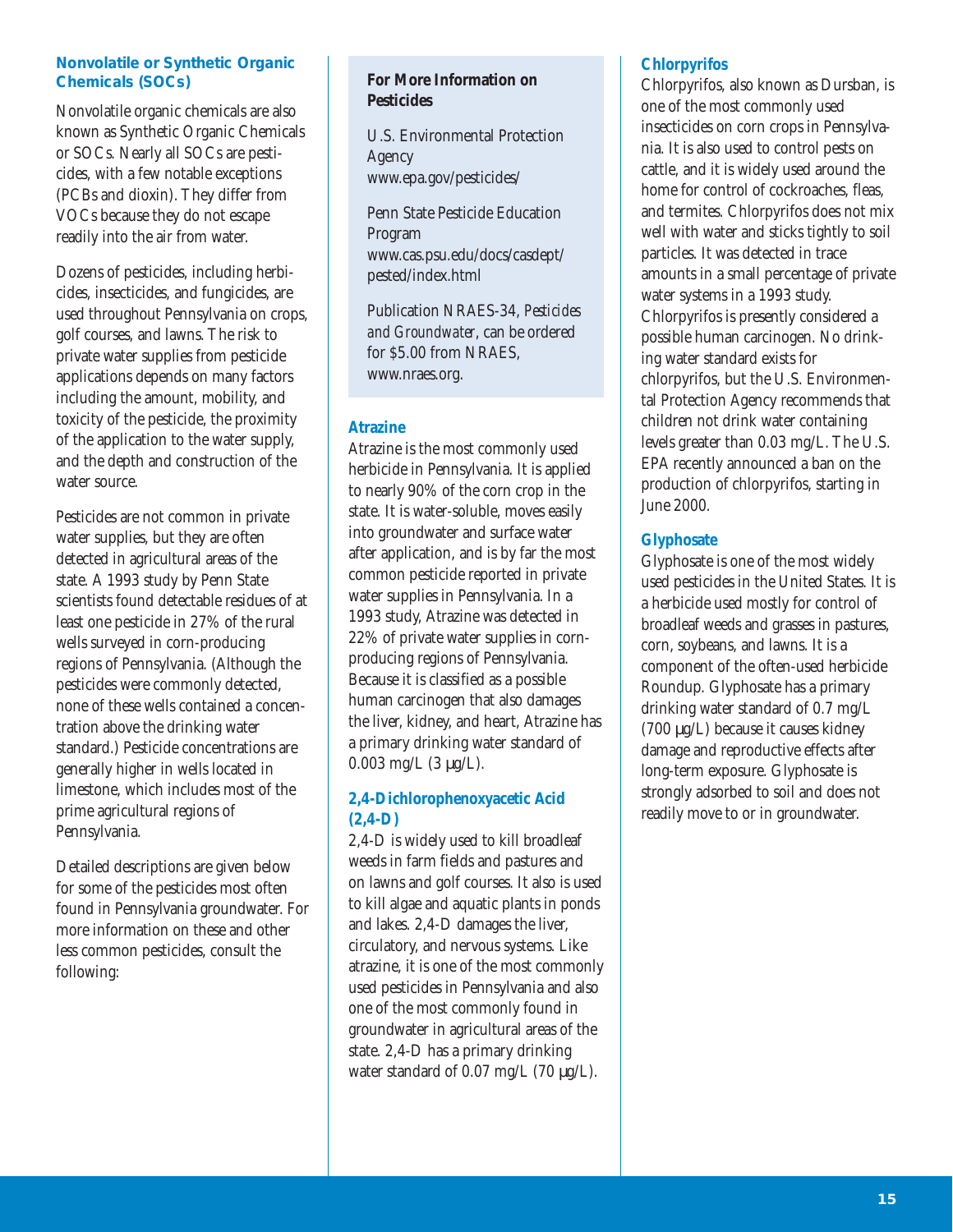### **Metolachlor**

Metolachlor is the second most commonly used herbicide on corn in Pennsylvania. It is slightly less mobile than atrazine but still moves easily through soil to groundwater. A 1993 survey of private water systems in Pennsylvania found metolachlor to be the third most commonly detected pesticide in the state.

There are no reported short-term effects from exposure to metolachlor in water, but it is listed as a possible carcinogen with prolonged exposure. No drinking water standard exists, but further testing is being done by the U.S. Environmental Protection Agency. In the interim, the EPA has issued a health advisory for metolachlor of 0.07 mg/L (70 µg/L).

### **Simazine**

Simazine is commonly used for control of broad-leaved and grassy weeds on crops, orchards, and Christmas tree farms. It is also used to control plants and algae in ponds and lakes. Simazine has a primary drinking water standard of 0.004 mg/L  $(4 \mu g/L)$  because it is a probable carcinogen that also can cause damage to the testes, kidneys, liver, and thyroid after long exposure. Simazine travels easily through soils to groundwater and persists in groundwater for long periods of time.

# **Other Synthetic Organic Chemicals**

### **Dioxin (2,3,7,8-TCDD)**

Dioxin (also known as 2,3,7,8- Tetrachlorodibenzo-1,4-dioxin or 2,3,7,8-TCDD) is a contaminant formed in the production of some chlorinated organic compounds, including a few herbicides. It may also be formed when some chlorinated organic chemicals are burned. Dioxin has been linked to a variety of health effects including liver damage, reproductive effects, birth defects, and cancer. Most dioxin in water comes from improper disposal of industrial wastes. It is not very water-soluble, and most dioxin is found adhering to sediment or organic particles. It does not move easily into groundwater because it is usually trapped in soil. It has the lowest drinking water standard of any regulated substance (0.00000003 mg/L or 0.00003 µg/L).

# **Polychlorinated Biphenyls (PCBs)**

PCBs are a group of manufactured organic chemicals that are odorless and tasteless in water. They have been used widely as insulating materials, coolants, and lubricants in electrical equipment. The manufacture of PCBs stopped in the United States in 1977 because of health effects, but products containing PCBs are still prevalent. Most PCBs in groundwater originate from improper waste disposal. In water, a small amount of PCBs may remain dissolved, but a larger amount sticks to organic particles and sediments. PCBs have been shown to cause numerous health effects including liver, kidney, and nervous system damage. They are also considered probable carcinogens. As a result, a primary drinking water standard of 0.0005 mg/L (0.5 µg/L) exists for PCBs.

# **Radiological Pollutants**

Radioactivity usually occurs in water from radium, uranium, or radon. These materials emit radioactivity as alpha, beta, or gamma radiation. Each form of radiation affects the human body differently, yet all can lead to cancer. Radioactivity in water is normally measured in picocuries per liter (pCi/L). Although several drinking water standards exist for radioactivity (see Appendix I), radon is likely to be the most common problem in Pennsylvania.

# **Radon**

Radon is a naturally occurring radioactive gas formed underground by the decay of uranium or radium deposits. Radon can enter groundwater as it escapes from surrounding rocks. The gas is then released during household uses of the water such as showering, dishwashing, or laundering. Radon has been shown to cause lung cancer upon inhalation, but ingestion of radon in water is not thought to be a major health concern. Thus, the most serious threat from radon in water is the inhalation of escaping gas during showering or bathing. For this reason, the U.S. Environmental Protection Agency has proposed a primary drinking water standard for radon in water of 300 pCi/L.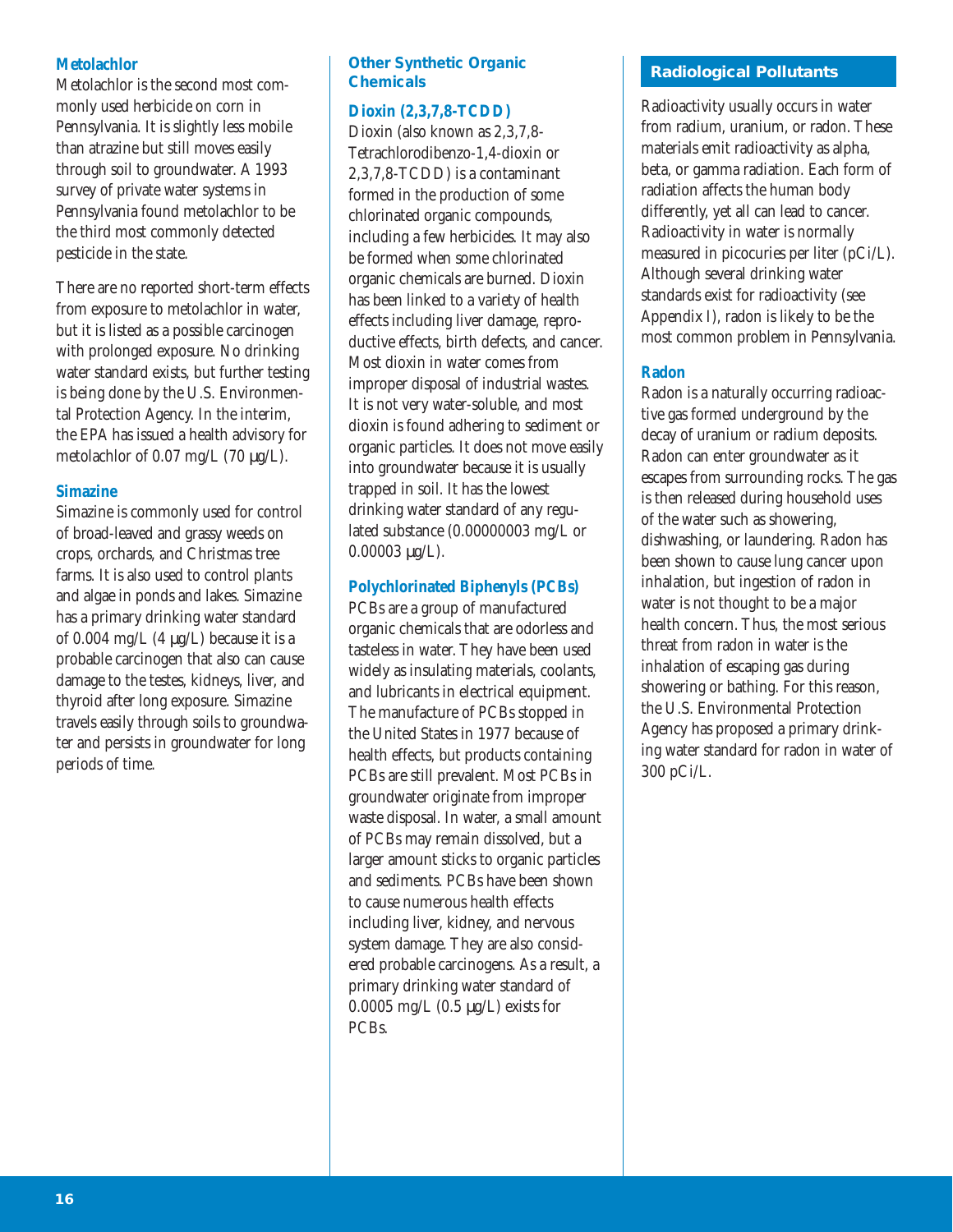Recent surveys by the Pennsylvania Department of Environmental Protection and the U.S. Geological Survey indicate that over 60% of the private water supplies in Pennsylvania contain more than 300 pCi/L of radon. The problem is most severe in southeastern counties, but it is present throughout the state.

# **For More Information on Radon in Water**

Pennsylvania Department of Environmental Protection Radon Hotline: 1-800-237-2366

Penn State College of Agricultural and Biological Engineering Fact Sheet F-135, *Reducing Radon in Drinking Water,* is available from your local extension office.

U.S. EPA Fact Sheet www.epa.gov/safewater/radon/ qa1.html

### **Need More Information?**

Do you still have questions? There are numerous sources of both written and online information related to drinking water and interpreting water test results. In addition to the specific references listed throughout this circular, the following general locations may be helpful for finding more information on interpreting water test information.

### **Your Local Penn State Cooperative Extension Office**

Penn State Cooperative Extension has many agents and university specialists trained in water resources who can help solve your water supply problems. Numerous publications also are available on many water issues.

Water publications online pubs.cas.psu.edu/Water.html www.sfr.cas.psu.edu/water

### **U.S. Environmental Protection Agency**

Safe Drinking Water Hotline 1-800-426-4791

Office of Groundwater and Drinking **Water** www.epa.gov/ogwdw/

U.S. EPA Drinking Water and Health www.epa.gov/safewater/dwhealth.html

# **U.S. Department of Agriculture— National Extension Water Quality Program**

www.usawaterquality.org/themes/ health/default.html

# **Pennsylvania Department of Environmental Protection**

Bureau of Water Supply Management www.dep.state.pa.us/dep/deputate/ watermgt/WSM/WSM.HTM

# **U.S. Geological Survey**

www.usgs.gov/ water.usgs.gov/pandp.html

# **What's Your Next Step?**

If your water test has indicated a problem with your water, you're probably wondering what you should do about it. You have a number of options.

### **More Water Testing?**

In some cases, further water testing may be a good idea. If your first water test was not done by a certified laboratory, then you should arrange to have your water retested by a certified lab to confirm the results. Even if a certified lab was used for the first test, you may want to have them retest for parameters that were shown to be a problem, before you invest in water supply improvements.

# **Maintenance**

Some simple maintenance on your water supply may take care of some problems. For example, making sure that the ground slopes away from your well and that it has a good sanitary seal may help prevent surface water contamination of your well and thereby reduce coliform bacteria contamination.

### **Pollution Prevention**

If the source of your water quality problem is obvious, you may be able to take some action to reduce or remove the source. For example, if your water contains excessive amounts of copper and/or lead, you can probably eliminate this problem by removing your metal plumbing and replacing it with approved PVC plastic pipes.

# **New Source**

In some cases, it may be easier and less expensive to develop a new source of water. This might include drilling a new well at a different location away from a source of pollution, developing a more shallow or deeper well or spring to avoid contaminated groundwater, or building a rainwater cistern to avoid contaminated groundwater altogether.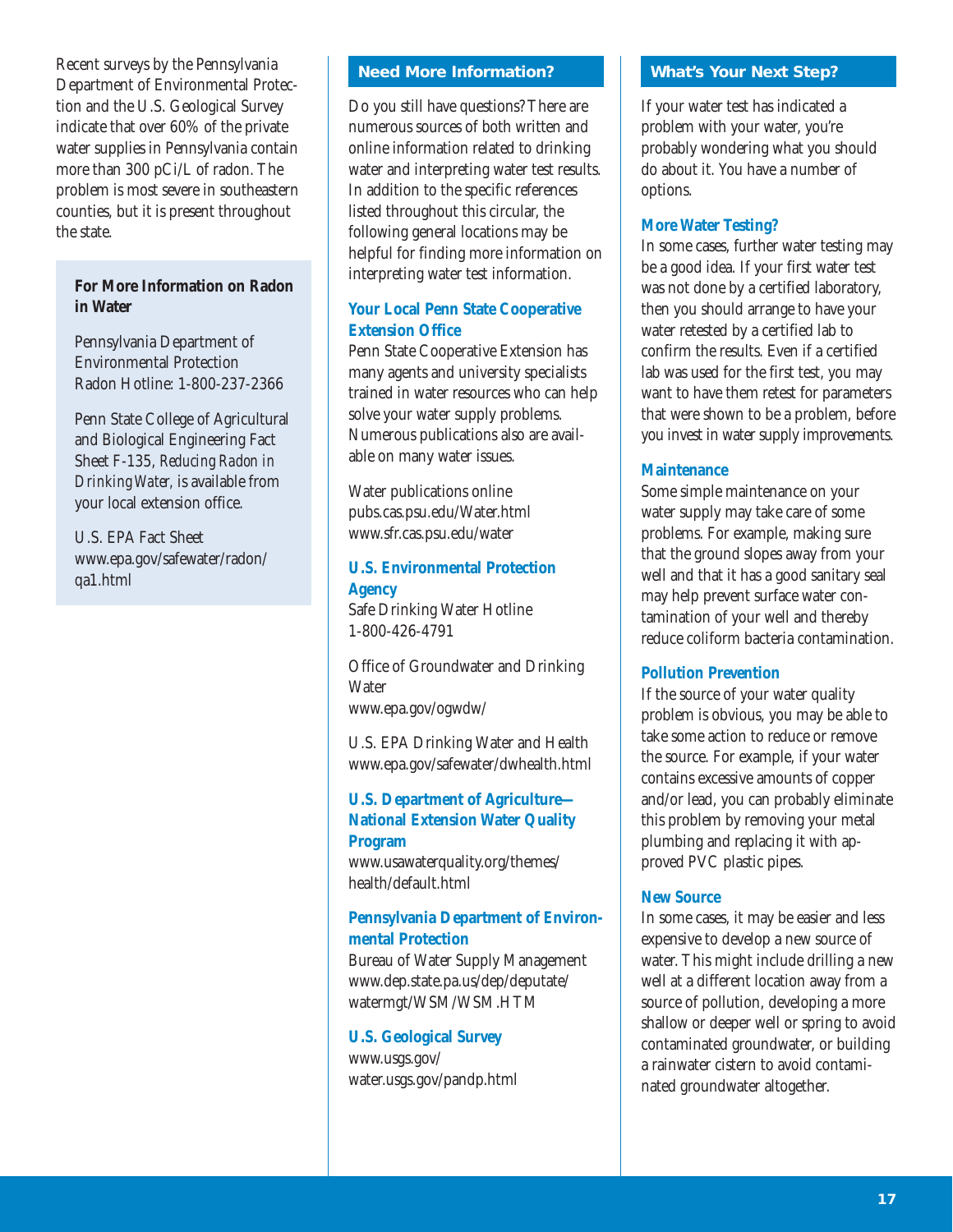### **Water Treatment**

Water treatment processes are available that remove many contaminants from water to make it drinkable. The other options listed above should be considered and compared to the cost of treatment equipment and maintenance.

Specific publications on treatment and removal of some pollutants have been referenced throughout this circular. In addition, you might want to consult the following publications before purchasing water treatment equipment.

### **For More Information on Water Treatment**

Contact your local Penn State Cooperative Extension office and ask for publication NRAES-48, *Home Water Treatment* (available for \$15.00), or Agricultural and Biological Engineering Fact Sheet F-131, *Home Water Treatment in Perspective*.

NSF—National Sanitation Foundation www.nsf.org An independent organization that tests and certifies water treatment equipment.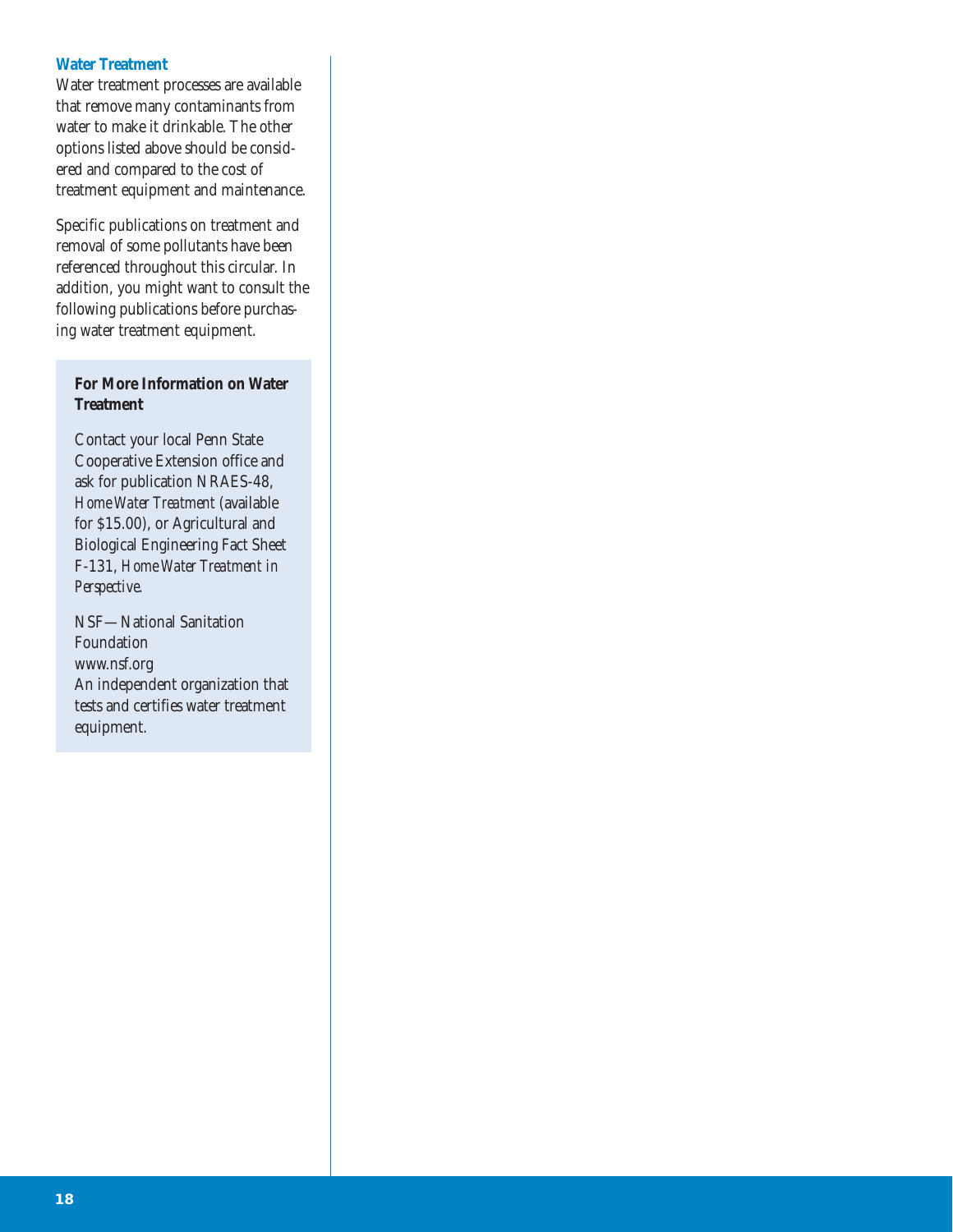# **Appendix I—Drinking Water Standards as of April 2000**

| <b>Parameter</b>                                  | <b>Standard</b> | <b>Unit</b>            | Page<br><b>Number</b> |  |  |
|---------------------------------------------------|-----------------|------------------------|-----------------------|--|--|
| Microbial (all are primary standards)             |                 |                        |                       |  |  |
| <b>Total Coliform Bacteria</b>                    | 0               | bacteria<br>per 100 ml | 7                     |  |  |
| <b>Fecal Coliform Bacteria</b>                    | 0               | bacteria<br>per 100 ml | 7                     |  |  |
| E. Coli                                           | 0               | bacteria<br>per 100 ml | 8                     |  |  |
| Giardia Lamblia                                   | 0               | oocysts                | 8                     |  |  |
| Cryptosporidium Parvum                            | 0               | oocysts                | 8                     |  |  |
| <b>Inorganic Chemicals with Primary Standards</b> |                 |                        |                       |  |  |
| Antimony (Sb)                                     | 0.006           | mg/L                   |                       |  |  |
| Arsenic (As)                                      | 0.010           | mq/L                   | 9                     |  |  |
| Asbestos                                          | 7 million       | fibers/L               |                       |  |  |
| Barium (Ba)                                       | 2               | mg/L                   | 9                     |  |  |
| Beryllium (Be)                                    | 0.004           | mg/L                   |                       |  |  |
| <b>Bromate</b>                                    | 0.01            | mg/L                   |                       |  |  |
| Cadmium (Cd)                                      | 0.005           | mg/L                   |                       |  |  |
| Chlorite                                          | 1.0             | mg/L                   |                       |  |  |
| Chromium (Cr)                                     | 0.1             | mg/L                   |                       |  |  |
| Copper (Cu)                                       | 1.3             | mq/L                   | 9                     |  |  |
| Cyanide                                           | 0.2             | mg/L                   |                       |  |  |
| Fluoride (FI)                                     | 4               | mg/L                   |                       |  |  |
| Lead (Pb)                                         | 0.015           | mg/L                   | 11                    |  |  |
| Mercury (Hg)                                      | 0.002           | mg/L                   |                       |  |  |
| Nitrate (as Nitrogen) (NO <sub>3</sub> -N)        | 10              | mg/L                   | 12                    |  |  |
| Nitrite (as Nitrogen) (NO <sub>2</sub> -N)        | 1               | mg/L                   |                       |  |  |
| Nitrate + Nitrite (as Nitrogen)                   | 10              | mg/L                   |                       |  |  |

Note: Standards in mg/L can be converted to µg/L units by multiplying by 1,000.

| Parameter                                                     | <b>Standard</b> | Unit | Page<br>number |
|---------------------------------------------------------------|-----------------|------|----------------|
| Selenium (Se)                                                 | 0.05            | mg/L |                |
| Sulfate (SO <sub>4</sub> ) (proposed)                         | 500             | mg/L | 12             |
| Thallium (TI)                                                 | 0.002           | mq/L |                |
| <b>Volatile Organic Chemicals (all are primary standards)</b> |                 |      |                |
| Benzene                                                       | 0.005           | mg/L | 14             |
| Carbon Tetrachloride                                          | 0.005           | mg/L | 14             |
| Chlorobenzene                                                 | 0.1             | mg/L |                |
| o-Dichlorobenzene                                             | 0.6             | mg/L |                |
| p-Dichlorobenzene                                             | 0.075           | mg/L |                |
| 1,2-Dichloroethane                                            | 0.005           | mg/L |                |
| 1,1-Dichloroethylene                                          | 0.007           | mg/L |                |
| cis-1,2-Dichloroethylene                                      | 0.07            | mg/L |                |
| trans-1,2-Dichloroethylene                                    | 0.1             | mg/L |                |
| Dichloromethane                                               | 0.005           | mg/L |                |
| 1,2-Dichloropropane                                           | 0.005           | mg/L |                |
| Ethylbenzene                                                  | 0.7             | mg/L |                |
| Monochlorobenzene                                             | 0.1             | mg/L |                |
| <b>Styrene</b>                                                | 0.1             | mg/L |                |
| Tetrachloroethylene (PCE)                                     | 0.005           | mg/L | 14             |
| Toluene                                                       | 1               | mq/L |                |
| 1,2,4-Trichlorobenzene                                        | 0.07            | mg/L |                |
| 1,1,1-Trichloroethane                                         | 0.2             | mg/L |                |
| 1,1,2-Trichloroethane                                         | 0.005           | mg/L |                |
| Trichloroethylene (TCE)                                       | 0.005           | mg/L | 14             |
| <b>Total Trihalomethanes</b>                                  | 0.08            | mg/L |                |
| Vinyl Chloride                                                | 0.002           | mg/L |                |
| Xylenes (Total)                                               | 10              | mg/L | 14             |
|                                                               |                 |      |                |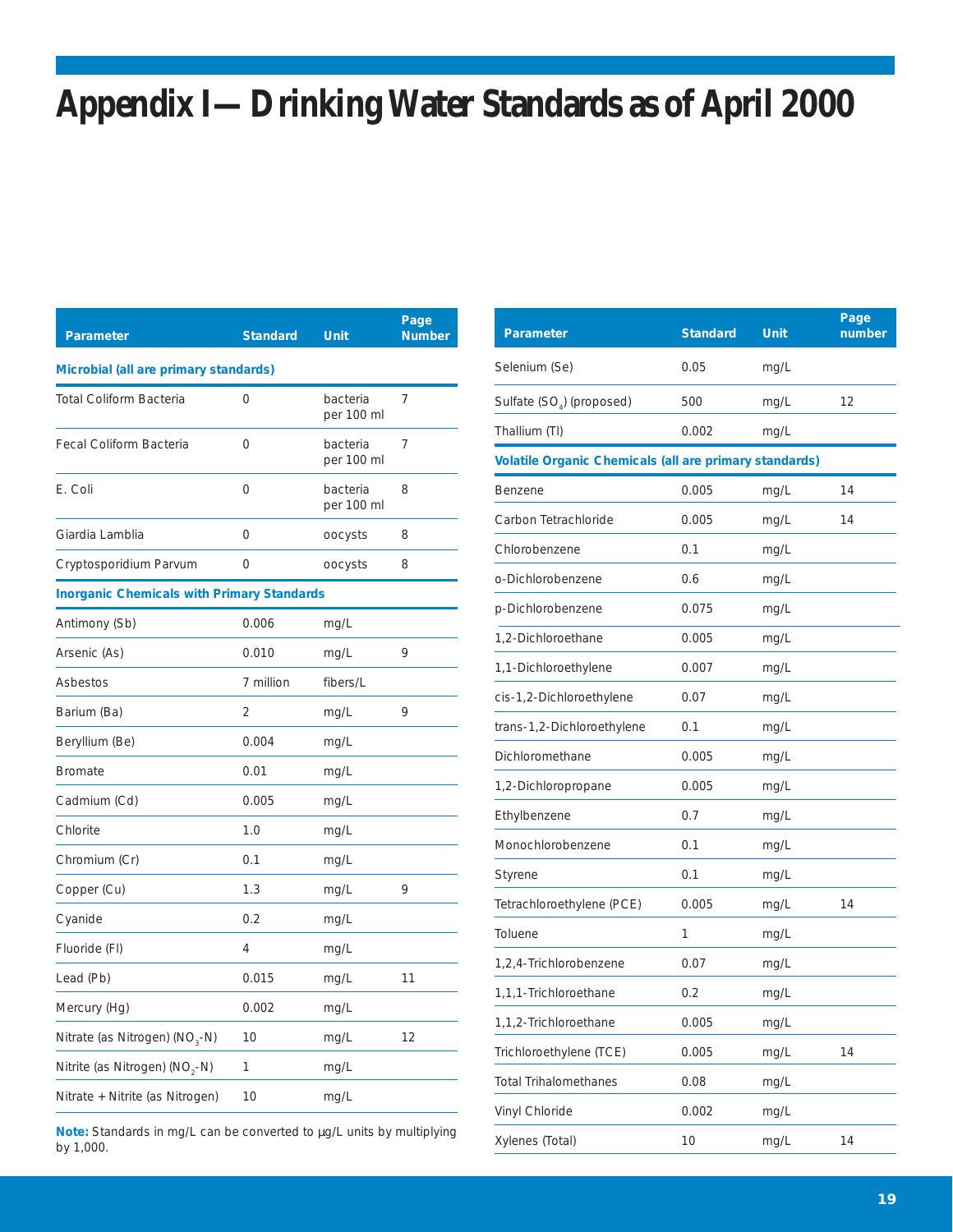| <b>Parameter</b>                                        | <b>Standard</b> | <b>Unit</b> | Page<br><b>Number</b> |  |
|---------------------------------------------------------|-----------------|-------------|-----------------------|--|
| Synthetic Organic Chemicals (all are primary standards) |                 |             |                       |  |
| Alachlor                                                | 0.002           | mg/L        |                       |  |
| Atrazine                                                | 0.003           | mg/L        | 15                    |  |
| Benzo(a)pyrene                                          | 0.0002          | mg/L        |                       |  |
| Carbofuran                                              | 0.04            | mg/L        |                       |  |
| Chlordane                                               | 0.002           | mg/L        |                       |  |
| $2,4-D$                                                 | 0.07            | mg/L        | 15                    |  |
| Dalapon                                                 | 0.2             | mg/L        |                       |  |
| Dibromochloropropane (DBCP)                             | 0.0002          | mg/L        |                       |  |
| Di(2-Ethylhexyl) Adipate                                | 0.4             | mg/L        |                       |  |
| Di(2-Ethylhexyl) Phthalate                              | 0.006           | mg/L        |                       |  |
| Dinoseb                                                 | 0.007           | mg/L        |                       |  |
| Diquat                                                  | 0.02            | mg/L        |                       |  |
| Endothall                                               | 0.1             | mg/L        |                       |  |
| Endrin                                                  | 0.002           | mg/L        |                       |  |
| Ethylene Dibromide (EDB)                                | 0.00005         | mg/L        |                       |  |
| Glyphosate                                              | 0.7             | mg/L        | 15                    |  |
| Heptachlor                                              | 0.0004          | mg/L        |                       |  |
| Heptachlor Epoxide                                      | 0.0002          | mg/L        |                       |  |
| Hexachlorobenzene                                       | 0.001           | mg/L        |                       |  |
| Hexachlorocyclopentadiene                               | 0.05            | mg/L        |                       |  |
| Lindane                                                 | 0.0002          | mg/L        |                       |  |
| Methoxychlor                                            | 0.04            | mg/L        |                       |  |
| Oxamyl (Vydate)                                         | 0.2             | mg/L        |                       |  |
| <b>PCBs</b>                                             | 0.0005          | mg/L        | 16                    |  |
| Pentachlorophenol                                       | 0.001           | mg/L        |                       |  |
| Picloram                                                | 0.5             | mg/L        |                       |  |
| Simazine                                                | 0.004           | mg/L        | 16                    |  |
| 2,3,7,8-TCDD (Dioxin)                                   | 0.00003         | µg/L        | 16                    |  |
| Toxaphene                                               | 0.003           | mg/L        |                       |  |
| 2,4,5-TP (Silvex)                                       | 0.05            | mg/L        |                       |  |

| Parameter                                                          | <b>Standard</b> | Unit        | Page<br><b>Number</b> |  |
|--------------------------------------------------------------------|-----------------|-------------|-----------------------|--|
| Radionuclides (all are primary standards)                          |                 |             |                       |  |
| Alpha emitters                                                     | 15              | pCi/L       |                       |  |
| Radium 226 + 228                                                   | 5               | pCi/L       |                       |  |
| Radium 226                                                         | 20              | pCi/L       |                       |  |
| Radium 228                                                         | 20              | pCi/L       |                       |  |
| Beta-particle & photon emitters                                    | 4               | mrem        |                       |  |
| Radon (proposed)                                                   | 300             | pCi/L       | 16                    |  |
| Uranium                                                            | 30              | $\mu$ g/L   |                       |  |
| <b>Inorganic Chemicals with Secondary Drinking Water Standards</b> |                 |             |                       |  |
| Aluminum (Al)                                                      | $0.05 - 0.2$    | mg/L        |                       |  |
| Chloride (CI)                                                      | 250             | mg/L        | 9                     |  |
| Color                                                              | 15              | color units |                       |  |
| Copper (Cu)                                                        | 1.0             | mg/L        | 9                     |  |
| Corrosivity                                                        | Noncorrosive    |             | 10                    |  |
| Fluoride                                                           | $\overline{2}$  | mq/L        |                       |  |
| <b>Foaming Agents</b>                                              | 0.5             | mg/L        |                       |  |
| Iron (Fe)                                                          | 0.3             | mg/L        | 11                    |  |
| Manganese (Mn)                                                     | 0.05            | mg/L        | 12                    |  |
| Odor                                                               | 3               | T.O.N.      |                       |  |
| pH                                                                 | $6.5 - 8.5$     | pH units    | 12                    |  |
| Silver (Ag)                                                        | 0.1             | mg/L        |                       |  |
| Sulfate (SO <sub>4</sub> )                                         | 250             | mg/L        | 12                    |  |
| <b>Total Dissolved Solids (TDS)</b>                                | 500             | mg/L        | 12                    |  |
| Zinc (Zn)                                                          | 5               | mq/L        |                       |  |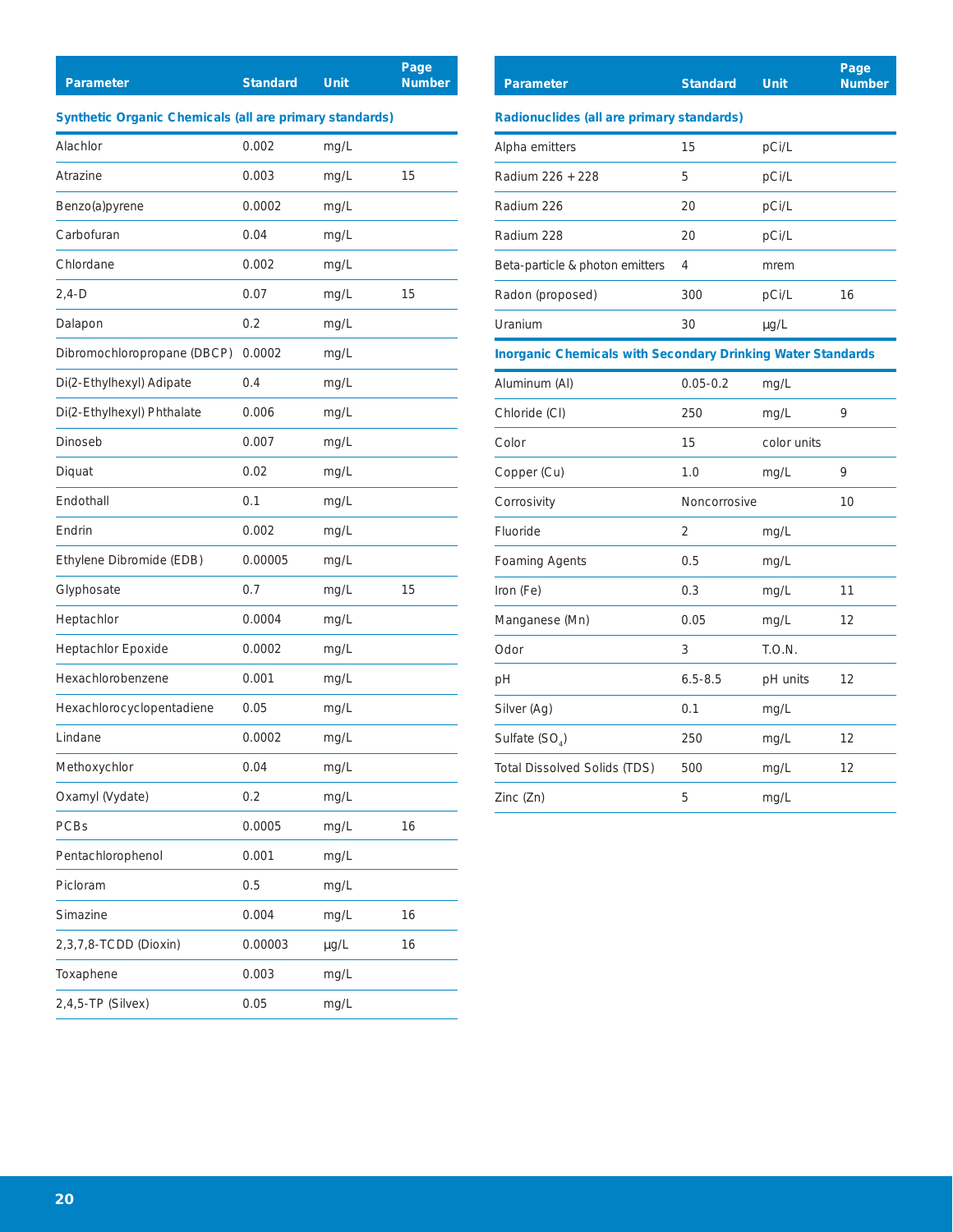# **Appendix II—Glossary of Common Terms and Abbreviations**

# **Acid Mine Drainage**

Drainage of water from areas that have been mined for coal or other mineral ores; the water has low pH, sometimes less than 2.0 because of its contact with sulfur-bearing minerals, and often contains metals in concentrations toxic to aquatic life.

### **Acidic**

The condition of water or soil containing a sufficient amount of acid substances to lower the pH below 7.0.

### **Action Level**

The level of lead or copper which, if exceeded, triggers treatment or other requirements that a public water system must follow.

### **Acute Health Effect**

An immediate effect that may result from exposure to certain drinking water contaminants.

### **Alkaline**

The condition of water or soil containing a sufficient amount of alkali substances to raise the pH above 7.0.

### **Background Level**

The average presence of a substance in the environment or occurring naturally.

### **Bacteria**

Microscopic living organisms usually consisting of a single cell. Some bacteria in soil, water, or air may cause human, animal, and plant health problems.

# **Calcium Carbonate (CaCO<sub>3</sub>) Equivalent**

An expression of the concentration of specified constituents in water, in terms of their equivalent value to calcium carbonate. For example, the hardness in water caused by calcium, magnesium, and other ions is usually described as calcium carbonate equivalent.

### **Carcinogen**

Any substance that produces cancer in an organism.

### **Central Nervous System (CNS)**

Portion of the nervous system consisting of the brain and spinal cord.

### **Chronic Health Effect**

The possible result of exposure over many years to a drinking water contaminant at levels above its MCL.

### **Cistern**

A storage facility used to store water for a home or farm. Often used to store rain water.

### **Coliform**

A group of bacteria found in the intestines of warm-blooded animals (including humans) and in plants, soil, air, and water. Fecal coliforms are a specific class of bacteria that inhabit only the intestines of warm-blooded animals. The presence of coliform is an indication that the water is polluted and may contain disease-causing organisms.

### **Conductivity**

A measure of the ability of water to carry an electric current. Related to the total dissolved solids (TDS) in the water.

### **Contaminant**

Any physical, chemical, biological, or radiological substance or matter that has an adverse effect on air, water, or soil.

### **Corrosivity**

An indication of the corrosiveness of a water sample, as described by the water pH, alkalinity, hardness, temperature, total dissolved solids, and dissolved oxygen concentration. The Langelier Index combines several of these features and is the commonly accepted measure of corrosivity.

### *Cryptosporidium Parvum*

Flagellate protozoan that is shed during its oocyst stage with the feces of man and animals. When water containing these oocysts is ingested, the protozoan causes a severe gastrointestinal disease.

### **Exposure**

Contact with a chemical or physical agent.

### **Fecal Coliform Bacteria**

Bacteria found in the intestinal tracts of animals. Their presence in water is an indicator of pollution and possible contamination by pathogens.

### **Filtration**

A process for removing particulate matter from water by passage through porous media.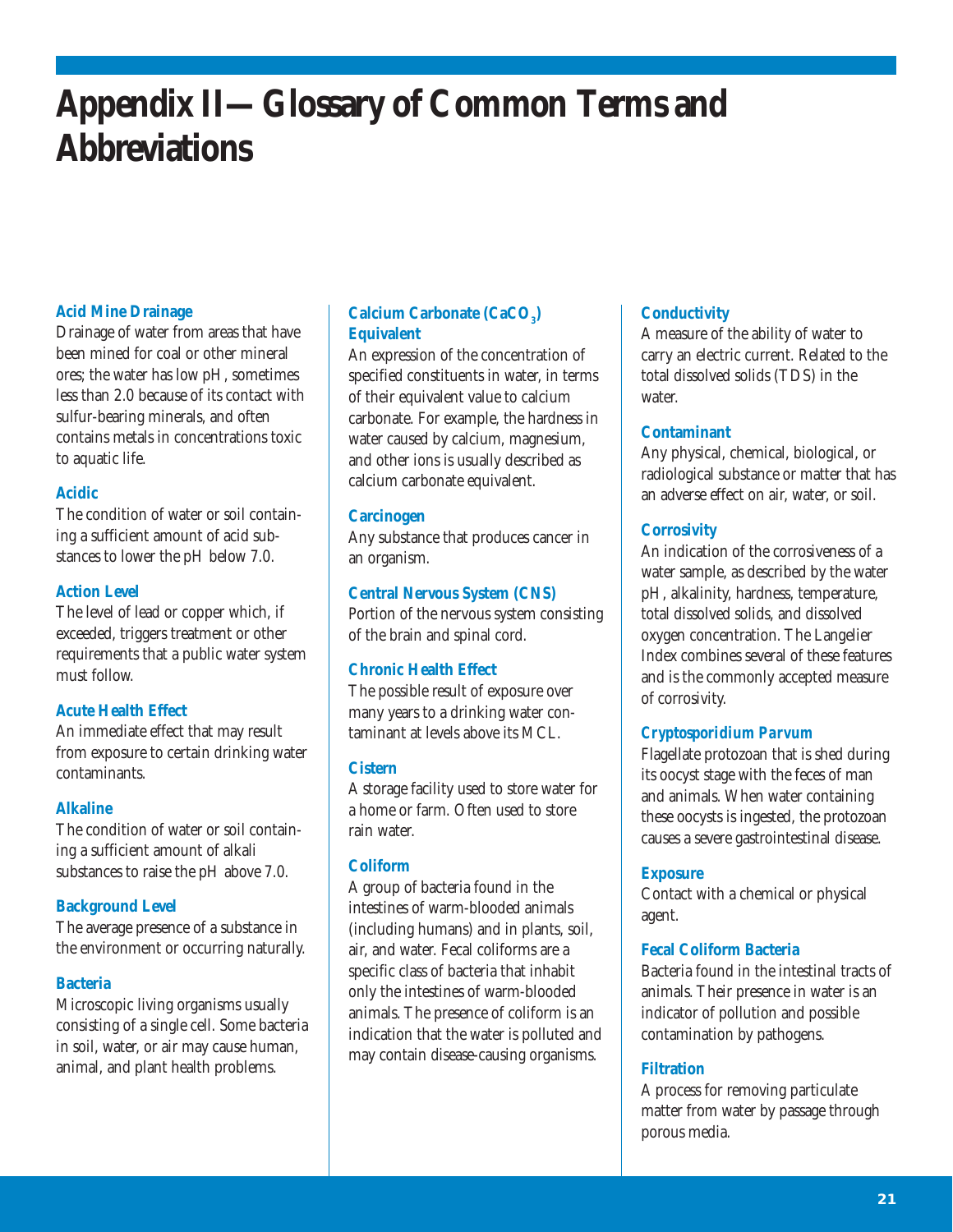### **First Draw**

The water that immediately comes out when a faucet is first opened. This water is likely to have the highest levels of lead and copper contamination from plumbing materials.

### **Gallons Per Minute (gpm)**

A common unit used to express the flow of water over time.

### **Gastroenteritis**

An inflammation of the stomach and intestine resulting in diarrhea, with vomiting and cramps when irritation is excessive. When caused by an infectious agent, it is often associated with fever.

# *Giardia Lamblia*

Flagellate protozoan that is shed during its oocyst stage with the feces of man and animals. When water containing these oocysts is ingested, the protozoan causes a severe gastrointestinal disease called giardiasis.

### **Grain Per Gallon (gpg)**

A unit of measure for hardness, equal to 17.1 mg/L.

### **Gram (g)**

A unit of mass (weight) equivalent to one milliliter of water at 4 degrees Celsius. 1/454 of a pound.

### **Granular Activated Carbon (GAC)**

Material used in water treatment devices to remove organic chemicals, radon, and other pollutants.

### **Gross Alpha Particle Activity**

The total radioactivity due to alpha particle emission, as inferred from measurements on a dry sample. Alpha particles do not penetrate solid materials.

### **Gross Beta Particle Activity**

The total radioactivity due to beta particle emission, as inferred from measurements on a dry sample. Beta particles penetrate solid materials and are more hazardous.

### **Groundwater**

The supply of fresh water found beneath the Earth's surface. Usually in aquifers, which are often used for supplying wells and springs. Because groundwater is a major source of drinking water, there is growing concern over areas where leaching agricultural or industrial pollutants or substances from leaking underground storage tanks are contaminating groundwater.

### **Hard Water**

Alkaline water containing dissolved salts that interfere with some industrial processes and prevent soap from lathering. Some textbooks define hard water as water with a hardness of more than 100 mg/L (as calcium carbonate).

### **Hardness**

A characteristic of water caused mainly by the salts of calcium and magnesium such as bicarbonate, calcium sulfate, chloride, and nitrate. Excessive hardness in water is undesirable because it causes the formation of soap curds, increased use of soap, deposition of scale in boilers, damage in some industrial processes, and sometimes objectionable tastes in drinking water.

### **Heavy Metals**

Metallic elements with high atomic weights; e.g., mercury, chromium, cadmium, arsenic, and lead. They can damage living things at low concentrations and tend to accumulate in the food chain.

### **Heterotrophic Plate Count (HPC)**

A measure of the total number of bacteria in a sample. Also known as the Standard Plate Count (SPC).

# **Inorganic Chemicals (IOCs)**

Chemicals of mineral origin.

### **Maximum Contaminant Level (MCL)**

The maximum level of a health-related contaminant permitted in a public water system. Also known as a primary drinking water standard.

# **Maximum Contaminant Level Goal (MCLG)**

The maximum level of a contaminant in drinking water at which no known or anticipated adverse effect on the health of persons would occur, and which allows an adequate margin of safety. Maximum contaminant level goals are nonenforceable health goals.

### **Microgram (**µ**g)**

One-millionth of a gram.

### **Micrograms Per Liter (**µ**g/L)**

One microgram of a substance dissolved in each liter of water. This unit is equal to parts per billion (ppb).

### **Microorganisms**

Living organisms that can be seen individually only with the aid of a microscope.

### **Milligram (mg)**

One-thousandth of a gram.

### **Milligrams Per Liter (mg/L)**

A measure of concentration of a dissolved substance. A concentration of one mg/L means that one milligram of a substance is dissolved in each liter of water. For practical purposes, this unit is equal to parts per million (ppm).

### **Most Probable Number (MPN)**

MPN is the Most Probable Number of coliform group organisms per unit volume of sample water as determined by a statistical relationship. Expressed as the number of organisms per 100 ml of sample water.

### **ND**

Abbreviation for "Not Detected." Laboratory expression for a concentration of a substance in water too small to be detected by the instrumentation used.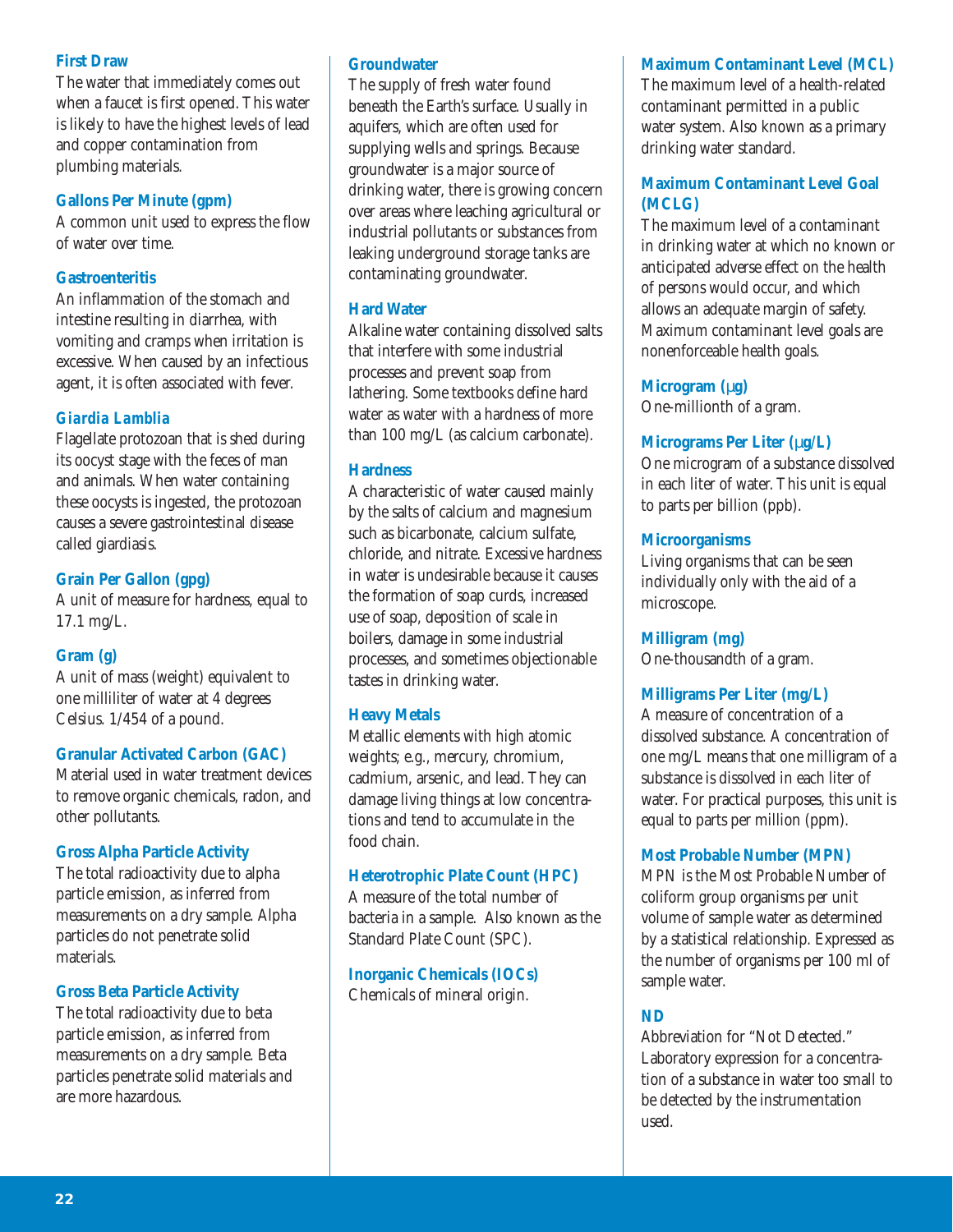# **Nonpotable**

Water that may contain objectionable pollution, contamination, minerals, or infective agents and is considered unsafe and/or unpalatable for drinking.

# **National Sanitation Foundation (NSF)**

Independent testing organization for water treatment equipment.

# **Nephelometric Turbidity Unit (NTU)**

Unit of measure for turbidity in water.

### **Nonvolatile Organic Chemicals**

Organic chemicals that do not escape readily into air from water. Also known as Synthetic Organic Chemicals (SOCs).

### **Organics**

A term used to refer to chemical compounds made from carbon molecules.

# **Parts Per Million (ppm)**

Parts per million parts, a measurement of concentration on a weight or volume basis. This term is equivalent to milligrams per liter (mg/L).

### **Parts Per Billion (ppb)**

Parts per billion parts, a measurement of concentration on a weight or volume basis. This term is equivalent to micrograms per liter  $(\mu g/L)$ .

### **Pathogens**

Microorganisms that can cause disease in other organisms or in humans, animals, and plants. They may be bacteria, viruses, or parasites, and are found in sewage in runoff from animal farms or rural areas populated with domestic and/or wild animals, and in water used for swimming.

### **Pesticide**

Any substance or chemical designed or formulated to kill or control weeds or animal pests.

# **pH**

An expression of the intensity of the basic or acid condition of a liquid. Mathematically related to the hydrogen ion concentration, the pH may range from 0 to 14, where 0 is most acid, 14 most basic, and 7 neutral. Natural waters usually have a pH between 6.5 and 8.5.

# **Picocurie per liter (pCi/L)**

A measure of radioactivity in water, commonly used for radon. One picocurie of radioactivity is equivalent to 0.037 nuclear disintegrations per second as measured by a Geiger counter.

### **Potable Water**

Water that is safe and satisfactory for drinking and cooking.

### **Primary Drinking Water Standard**

See Maximum Contaminant Level  $(MCI)$ .

### **Public Water System**

A system for providing piped water for human consumption to the public, having at least 15 service connections or regularly providing water at least 60 days out of the year to 25 or more people per day. A public water system is either a "community water system" (town) or a "noncommunity water system" (gas station, camp, etc).

### **Recommended Maximum Contaminant Level (RMCL)**

See "Secondary Maximum Contaminant Level," below.

### **Septic System**

An onsite system designed to treat and dispose of domestic sewage.

# **Secondary Maximum Contaminant Level (SMCL)**

Limits or standards given to pollutants that have only aesthetic effects in water. Also called Recommended Maximum Contaminant Levels or RMCLs.

### **Secondary Drinking Water Standard**

See Secondary Maximum Contaminant Level (SMCL).

### **Soft Water**

Water having a low concentration of calcium and magnesium ions. According to U.S. Geological Survey guidelines, soft water is water having a hardness of 60 milligrams per liter or less.

### **Standard Plate Count (SPC)**

See Heterotrophic Plate Count (HPC) above.

### **Surface Water**

All water naturally open to the atmosphere, and all springs, wells, or other collectors that are directly influenced by surface water.

### **Synthetic Organic Chemicals (SOC)**

Term used to describe nonvolatile organic chemicals such as most pesticides.

### **Total Dissolved Solids (TDS)**

A measure of all of the dissolved ions in water.

### **TNTC**

Abbreviation for "Too Numerous to Count." A measure of bacteria concentration.

### **Turbidity**

The cloudy appearance of water caused by the presence of suspended and colloidal matter. Used to indicate the clarity of water.

### **Virus**

The smallest form of microorganism capable of causing disease.

### **Volatile Organic Chemicals (VOCs)**

Organic chemicals that escape readily into the air from water.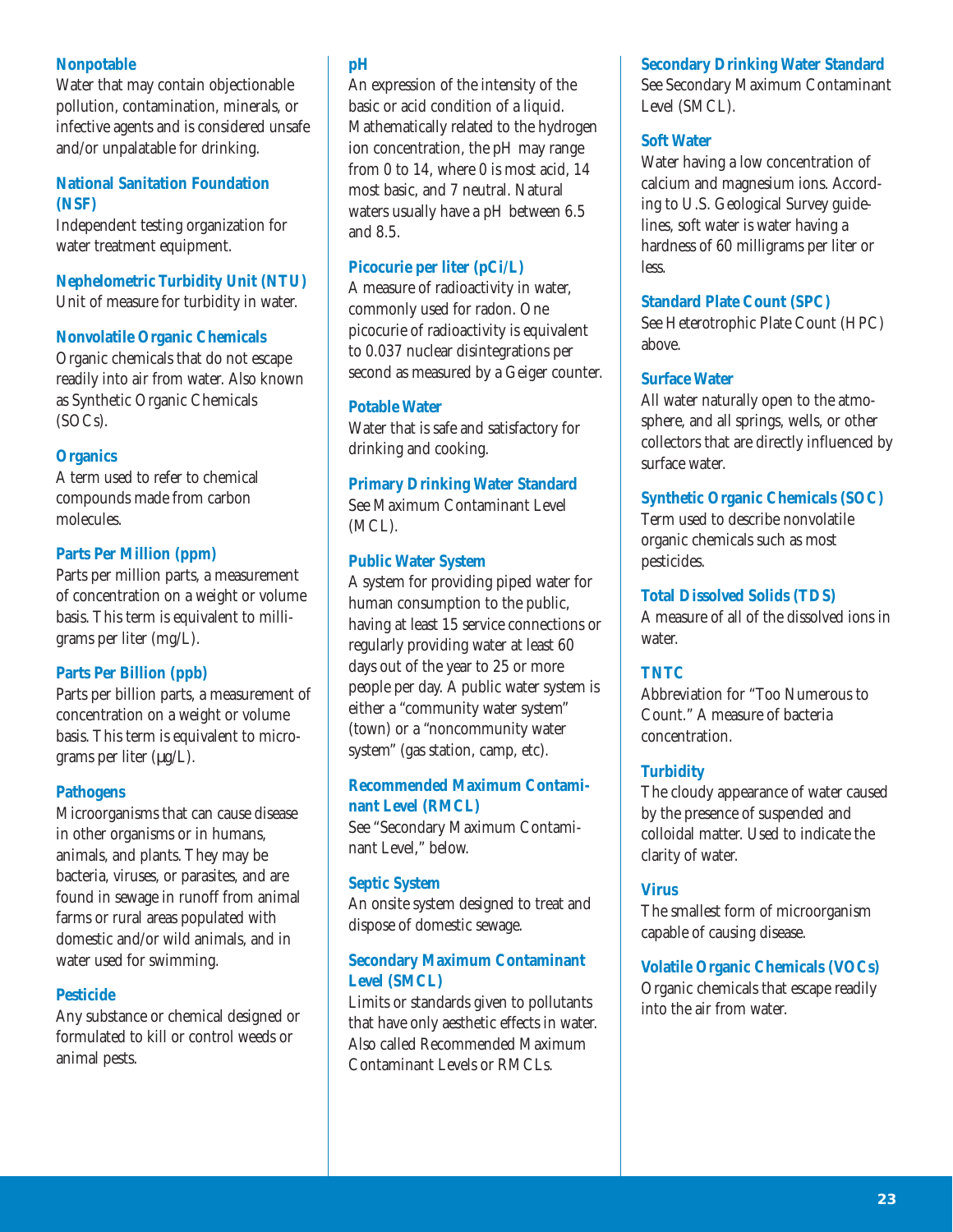| <b>Quick Reference Table to Common Pollutants in Pennsylvania</b> |                                                           |                                           |                                                                                     |  |
|-------------------------------------------------------------------|-----------------------------------------------------------|-------------------------------------------|-------------------------------------------------------------------------------------|--|
| Contaminant                                                       | Source                                                    | <b>Standard</b>                           | <b>Effects</b>                                                                      |  |
| <b>Microbial</b>                                                  |                                                           |                                           |                                                                                     |  |
| Coliform Bacteria                                                 | Surface water, human and animal waste 0 per 100 ml        |                                           | Gastrointestinal problems,<br>waterborne diseases                                   |  |
| <b>Fecal Coliform Bacteria</b>                                    | Human and animal waste                                    | 0 per 100 ml                              | Gastrointestinal problems,<br>waterborne diseases                                   |  |
| Fecal Streptococcus Bacteria                                      | Human and animal waste                                    | 0 per 100 ml                              | Gastrointestinal problems,<br>waterborne diseases                                   |  |
| E. Coli                                                           | Human and animal waste                                    | 0 per 100 ml                              | Gastrointestinal problems,<br>waterborne diseases                                   |  |
| <b>Standard Plate Count or</b><br>Heterotrophic Plate Count       | Common bacteria including coliform<br>and other groups    | No standard                               | > 500 per milliliter may indicate<br>coliform bacteria contamination<br>(see above) |  |
| Iron Bacteria                                                     | Naturally occurring                                       | No standard                               | Unsightly growth, clogged pipes,<br>reduced well yield                              |  |
| Giardia                                                           | Human and animal waste, surface<br>water                  | 0 cysts                                   | Giardiasis (nausea, fever, diarrhea,<br>etc.)                                       |  |
| Cryptosporidium                                                   | Human and animal waste, surface<br>water                  | 0 cysts                                   | Cryptosporidiosis (nausea, fever,<br>$etc.$ )                                       |  |
| <b>Inorganic Chemicals</b>                                        |                                                           |                                           |                                                                                     |  |
| Arsenic                                                           | Natural deposits, gas well brines                         | 0.010 mg/L                                | Skin lesions, nervous system<br>disorders, cancer                                   |  |
| Alkalinity                                                        | Natural sources                                           | No standard                               | Influences hardness                                                                 |  |
| <b>Barium</b>                                                     | Natural deposits, gas well brines                         | $2.0$ mg/L                                | High blood pressure, nervous<br>system damage                                       |  |
| Chloride                                                          | Natural sources, road salt, sewage                        | 250 mg/L<br>(recommended)                 | Salty taste, corrosion of metal                                                     |  |
| Copper                                                            | Corrosion of plumbing                                     | $1.3$ mg/L<br>$1.0$ mg/L<br>(recommended) | Gastrointestinal illness<br>Metallic taste, bluish stains                           |  |
| Corrosivity                                                       | Natural sources                                           | Noncorrosive<br>(recommended)             | Dissolves plumbing components                                                       |  |
| Hardness                                                          | Natural sources                                           | No standard                               | Scaly deposits, decreased soap<br>cleansing                                         |  |
| Hydrogen Sulfide                                                  | Naturally occurring                                       | No standard                               | Rotten egg odor                                                                     |  |
| Iron                                                              | Coal mining or natural sources                            | $0.30$ mg/L<br>(recommended)              | Metallic taste, stains                                                              |  |
| Lead                                                              | Plumbing corrosion, industrial wastes,<br>gas well brines | 0.015 mg/L                                | Numerous health effects,<br>especially in children                                  |  |
| Manganese                                                         | Coal mining or natural sources                            | $0.05$ mg/L<br>(recommended)              | Blackish stains, metallic taste                                                     |  |
| Nitrate (as Nitrogen)                                             | Animal and human wastes, fertilizers                      | 10 mg/L                                   | Blue-baby disease in infants                                                        |  |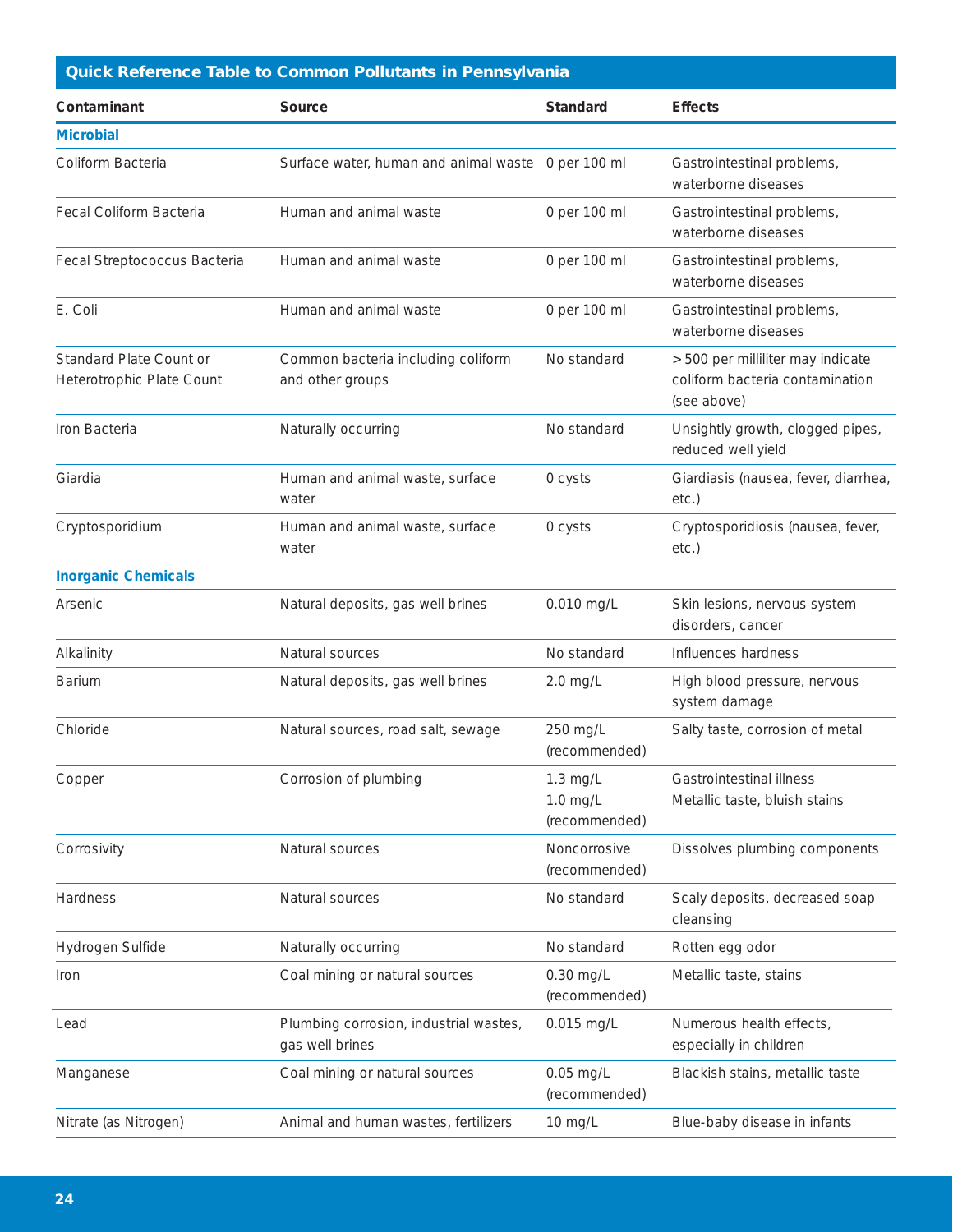| <b>Quick Reference Table to Common Pollutants in Pennsylvania</b> |                                              |                             |                                                                                          |  |
|-------------------------------------------------------------------|----------------------------------------------|-----------------------------|------------------------------------------------------------------------------------------|--|
| Contaminant                                                       | Source                                       | <b>Standard</b>             | <b>Effects</b>                                                                           |  |
| pH                                                                | Natural sources, mining,<br>acid rain        | 6.5 to 8.5<br>(recommended) | Corrosion (low pH), taste (high pH)                                                      |  |
| Sulfate                                                           | Coal mining or natural sources               | 500 mg/L<br>(proposed MCL)  | Laxative effects                                                                         |  |
|                                                                   |                                              | 250 mg/L<br>(recommended)   | <b>Bitter taste</b>                                                                      |  |
| <b>Total Dissolved Solids</b>                                     | Sum of all dissolved ions in water           | 500 mg/L<br>(recommended)   | Objectionable taste, odor, color                                                         |  |
| Turbidity                                                         | Surface water, runoff                        | <b>1.0 NTU</b>              | Objectionable appearance,<br>promotes bacteria                                           |  |
| <b>Volatile Organic Chemicals (VOCs)</b>                          |                                              |                             |                                                                                          |  |
| <b>Benzene</b>                                                    | Industrial solvent, gasoline additive        | 0.005 mg/L                  | Carcinogen                                                                               |  |
| Carbon Tetrachloride                                              | Production of chlorofluorocarbons            | 0.005 mg/L                  | Gastrointestinal and nervous<br>system effects                                           |  |
| Chloroform                                                        | Industrial processes                         | No standard                 | Possible carcinogen, part of<br>trihalomethanes (THMs), which<br>have a MCL of 0.08 mg/L |  |
| Methyl Tert-Butyl Ether (MTBE)                                    | Gasoline additive                            | No standard                 | Possible carcinogen                                                                      |  |
| Tetrachloroethylene (PCE)                                         | Dry-cleaning industry, industrial<br>solvent | 0.005 mg/L                  | Possible carcinogen; liver, kidney,<br>nerve damage                                      |  |
| Trichloroethylene (TCE)                                           | Industrial solvent, metal degreaser          | 0.005 mg/L                  | Probable carcinogen; liver, kidney,<br>nerve damage                                      |  |
| Xylenes                                                           | Gasoline, industrial processes               | 10 mg/L                     | Liver, kidney, nervous system<br>damage                                                  |  |
| Nonvolatile (Synthetic) Organic Chemicals (SOCs)                  |                                              |                             |                                                                                          |  |
| Atrazine                                                          | Common herbicide                             | $0.003$ mg/L                | Possible carcinogen; liver, kidney,<br>heart damage                                      |  |
| $2,4-D$                                                           | Common herbicide on farms and<br>lawns       | $0.07$ mg/L                 | Liver, circulatory and nervous<br>system damage                                          |  |
| Chlorpyrifos (Dursban)                                            | Common insecticide                           | No standard                 | Possible carcinogen                                                                      |  |
| Dioxin                                                            | Production of chlorinated chemicals          | 0.00000003 mg/L             | Carcinogen, birth defects, liver and<br>reproductive effects                             |  |
| Glyphosate                                                        | Common herbicide                             | $0.7$ mg/L                  | Kidney and reproductive damage                                                           |  |
| Metolachlor                                                       | Common herbicide                             | No standard                 | Possible carcinogen                                                                      |  |
| Polychlorinated Biphenyls<br>(PCBs)                               | Insulating material, coolant, lubricant      | 0.0005 mg/L                 | Probable carcinogens; liver, kidney,<br>nervous system damage                            |  |
| Simazine                                                          | Common herbicide                             | 0.004 mg/L                  | Carcinogen; damage to testes,<br>kidneys, liver, and thyroid                             |  |
| <b>Radiological</b>                                               |                                              |                             |                                                                                          |  |
| Radon                                                             | Naturally occurring gas                      | 300 pCi/L<br>(proposed)     | Carcinogen if inhaled, possible<br>carcinogen if ingested                                |  |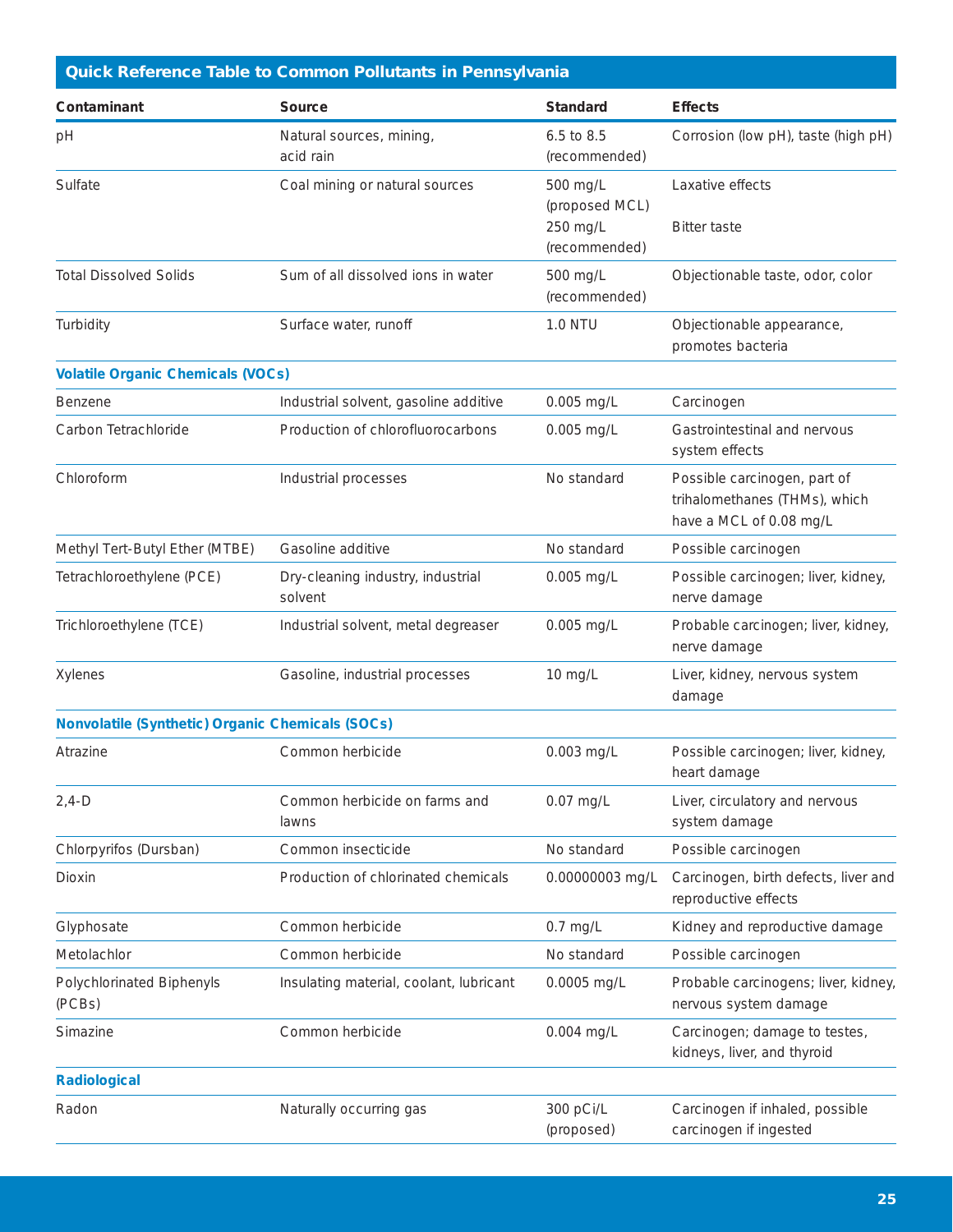# **Important Information About Your Water Source**

| Provide as much of the following information as possible about your water supply. This information will be useful should you<br>need help solving a future water problem. |                                          |                    |
|---------------------------------------------------------------------------------------------------------------------------------------------------------------------------|------------------------------------------|--------------------|
| Type of Water Supply (circle one): Drilled Well Dug Well                                                                                                                  | <b>Public Water</b><br>Spring<br>Cistern | Other              |
| How deep is your well?                                                                                                                                                    |                                          | feet               |
| When was it drilled or dug?                                                                                                                                               |                                          |                    |
| What was the approximate flow or yield from the well?                                                                                                                     |                                          | gallons per minute |
| Do you have a copy of your completed well log? If yes, you may want to place it in the pocket inside the back cover of this publica-<br>tion.                             |                                          |                    |
| If you have a spring, when was it developed or redeveloped?                                                                                                               |                                          |                    |
| What is the approximate flow or yield from the spring?                                                                                                                    |                                          | gallons per minute |
| If you have public water, what is the name of your water supplier?                                                                                                        |                                          |                    |
| How far is your water supply from the nearest septic system?                                                                                                              |                                          |                    |
| How close are other contaminant sources (mines, gas stations, industries, farm fields etc.)?                                                                              |                                          |                    |
| <b>Contaminant Source</b>                                                                                                                                                 | Distance from My Water Supply            |                    |
| 1.                                                                                                                                                                        |                                          |                    |
| 2.                                                                                                                                                                        |                                          |                    |
| 3.                                                                                                                                                                        |                                          |                    |
| Name and address of the person who installed or developed your well, spring, or cistern:                                                                                  |                                          |                    |
| Name                                                                                                                                                                      |                                          |                    |
| Address                                                                                                                                                                   |                                          |                    |
| City                                                                                                                                                                      | <b>State</b>                             | Zip                |
| Phone                                                                                                                                                                     | Fax                                      | E-Mail             |
| What water treatment devices do you have on your water supply?                                                                                                            |                                          |                    |
| Name and address of the person or company who installed your water treatment equipment:                                                                                   |                                          |                    |
| Name                                                                                                                                                                      |                                          |                    |
| Address                                                                                                                                                                   |                                          |                    |
| City                                                                                                                                                                      | State                                    | Zip                |
| Phone                                                                                                                                                                     | E-Mail                                   |                    |
| Additional comments:                                                                                                                                                      |                                          |                    |

Record any water testing information from your water supply on the next page.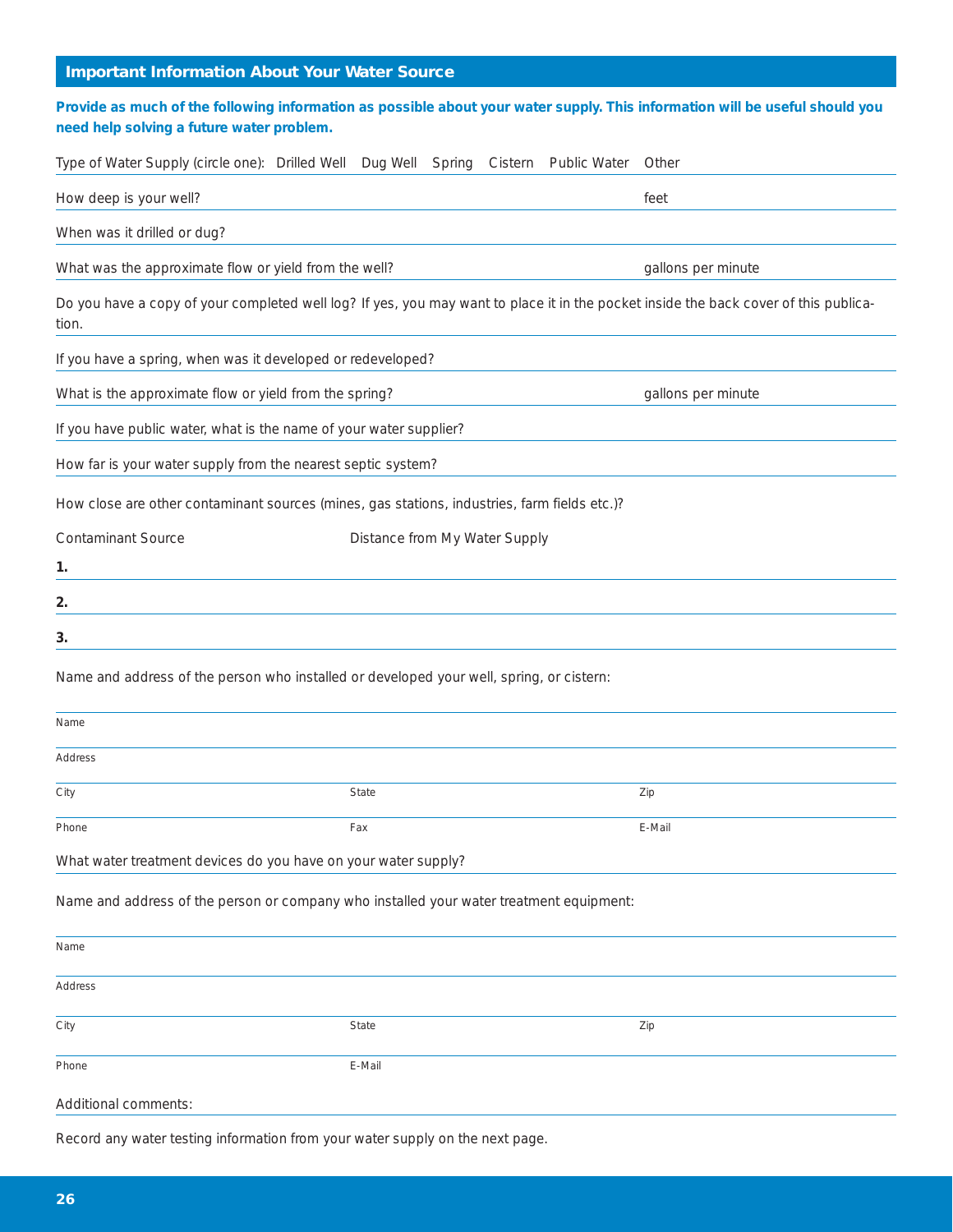| <b>Water Test Results</b> |                          |                           |                             |                 |
|---------------------------|--------------------------|---------------------------|-----------------------------|-----------------|
|                           |                          |                           |                             |                 |
| <b>Date Sampled</b>       | <b>Water Source</b>      | <b>Water Test Results</b> |                             | <b>Comments</b> |
| Example: August 15, 2001  | Spring Feeding the House | OK                        | Not OK $\boxed{\checkmark}$ | Iron level high |
|                           |                          | OK                        | Not OK                      |                 |
|                           |                          | OK                        | Not OK                      |                 |
|                           |                          | OK                        | Not OK $\vert$              |                 |
|                           |                          | OK                        | Not OK                      |                 |
|                           |                          | OK                        | Not OK                      |                 |
|                           |                          | OK                        | Not OK                      |                 |
|                           |                          | OK                        | Not OK                      |                 |
|                           |                          | OK                        | Not OK                      |                 |
|                           |                          | OK                        | Not OK                      |                 |